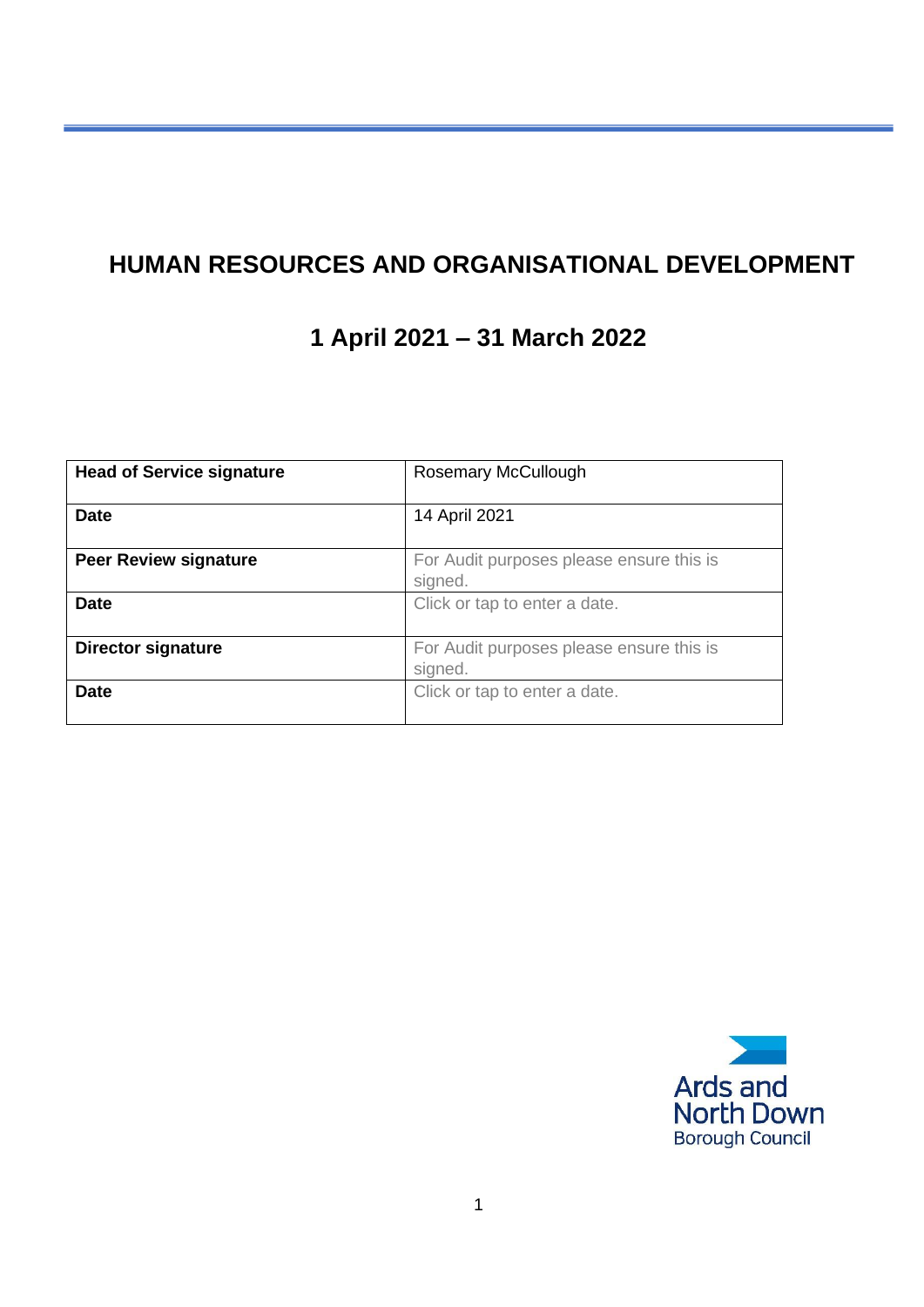## **CONTENTS**

| 2. How does our Service contribute to community planning outcomes and PEOPLE priorities? 7 |  |
|--------------------------------------------------------------------------------------------|--|
|                                                                                            |  |
|                                                                                            |  |
|                                                                                            |  |
|                                                                                            |  |
|                                                                                            |  |
|                                                                                            |  |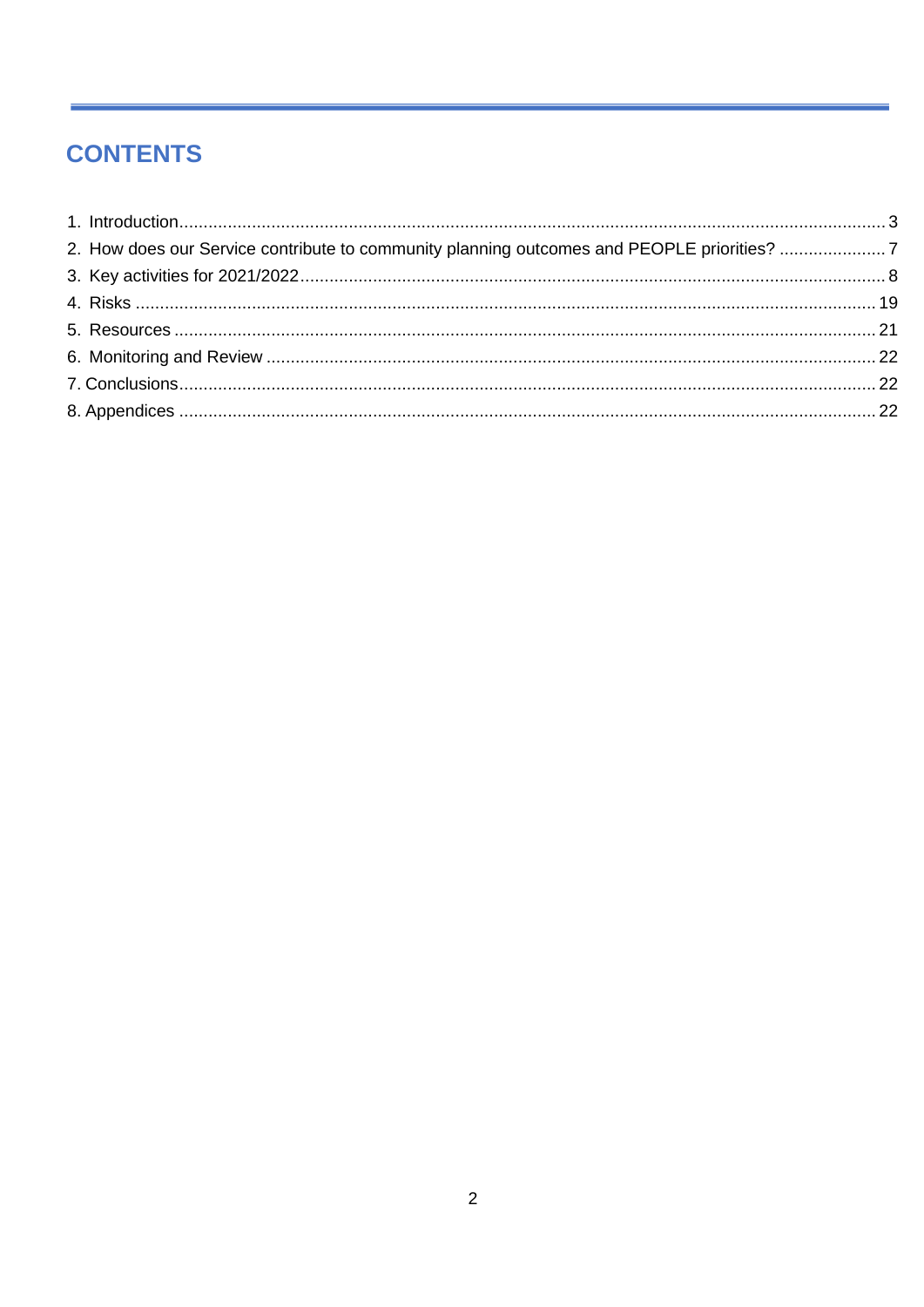## <span id="page-2-0"></span>**1. Introduction**

| <b>Name of</b><br><b>Service</b>                | Human Resources and Organisational Development                                                                                                                                                                                                                                                                                                                                                                                                                                                                                                                                                                                                                          |
|-------------------------------------------------|-------------------------------------------------------------------------------------------------------------------------------------------------------------------------------------------------------------------------------------------------------------------------------------------------------------------------------------------------------------------------------------------------------------------------------------------------------------------------------------------------------------------------------------------------------------------------------------------------------------------------------------------------------------------------|
| <b>Included</b><br><b>Service Units</b>         | <b>Employee Resourcing</b><br><b>Employee Development</b>                                                                                                                                                                                                                                                                                                                                                                                                                                                                                                                                                                                                               |
|                                                 | <b>Employee Relations</b>                                                                                                                                                                                                                                                                                                                                                                                                                                                                                                                                                                                                                                               |
| <b>Directorate</b>                              | Organisational Development and Administration                                                                                                                                                                                                                                                                                                                                                                                                                                                                                                                                                                                                                           |
| <b>Purpose of</b><br><b>Service</b>             | To provide a range of professional support, advice and training for the Council's<br>900 employees, managers, and elected members, and to develop our<br>organisation through our people to be the best we can be. Our goal is to support<br>the Council to become recognised as a high performing organisation.                                                                                                                                                                                                                                                                                                                                                        |
| <b>Key</b><br>customers/<br><b>stakeholders</b> | External: Residents of the Borough, Recognised Trade Union Officials, External<br>bodies e.g. NI Audit office, Equality Commission                                                                                                                                                                                                                                                                                                                                                                                                                                                                                                                                      |
| and their<br>needs                              | <b>Internal:</b> The Mayor, The Council, Committees, Elected Members, Corporate<br>Leadership Team, Council Employees/Workers                                                                                                                                                                                                                                                                                                                                                                                                                                                                                                                                           |
|                                                 | Professional advisors: Solicitors, Office, Local Government Staff Commission,<br>Northern Ireland Audit Office                                                                                                                                                                                                                                                                                                                                                                                                                                                                                                                                                          |
| Context,<br>challenges &                        | <b>Context:</b> This plan strives to reflect the outcome approach of the <b>Community</b><br>Plan and is relevant to the Council's Performance Improvement Plan,                                                                                                                                                                                                                                                                                                                                                                                                                                                                                                        |
| key                                             |                                                                                                                                                                                                                                                                                                                                                                                                                                                                                                                                                                                                                                                                         |
| <b>assumptions</b>                              | Be financially responsible                                                                                                                                                                                                                                                                                                                                                                                                                                                                                                                                                                                                                                              |
|                                                 | Maximise the potential of our staff to deliver outcomes.                                                                                                                                                                                                                                                                                                                                                                                                                                                                                                                                                                                                                |
|                                                 | To deliver high quality customer focussed services                                                                                                                                                                                                                                                                                                                                                                                                                                                                                                                                                                                                                      |
|                                                 | It should be noted that this Service Plan that all services will be delivered<br>in the context of COVID Regulations. Best efforts will be made to ensure<br>that planning will take regulations into consideration but where possible<br>business as usual will be the aim.                                                                                                                                                                                                                                                                                                                                                                                            |
|                                                 | <b>Political:</b> This service area has a number of HR and OD policies that are agreed<br>by Council before they are implemented within the organisation. Therefore any<br>employee relations, resourcing or development issue is dealt with in compliance<br>with HR and OD policies.                                                                                                                                                                                                                                                                                                                                                                                  |
|                                                 | <b>Economic:</b> The service area ensures that the programme of activity has allocated<br>budget and ensures due diligence in terms of spending of this budget. Social:<br>The Councils employees are the Core audience for what this service area<br>delivers. However, the residents of the borough and to some extent surrounding<br>boroughs are also affected by t service e.g. recruitment to new posts<br>Technological: The service area relies on many aspects of technology. It is<br>always looking at ways to improve efficiencies and modernise the service to make<br>it more user friendly and accessible to all e.g. introduction of new software (Core |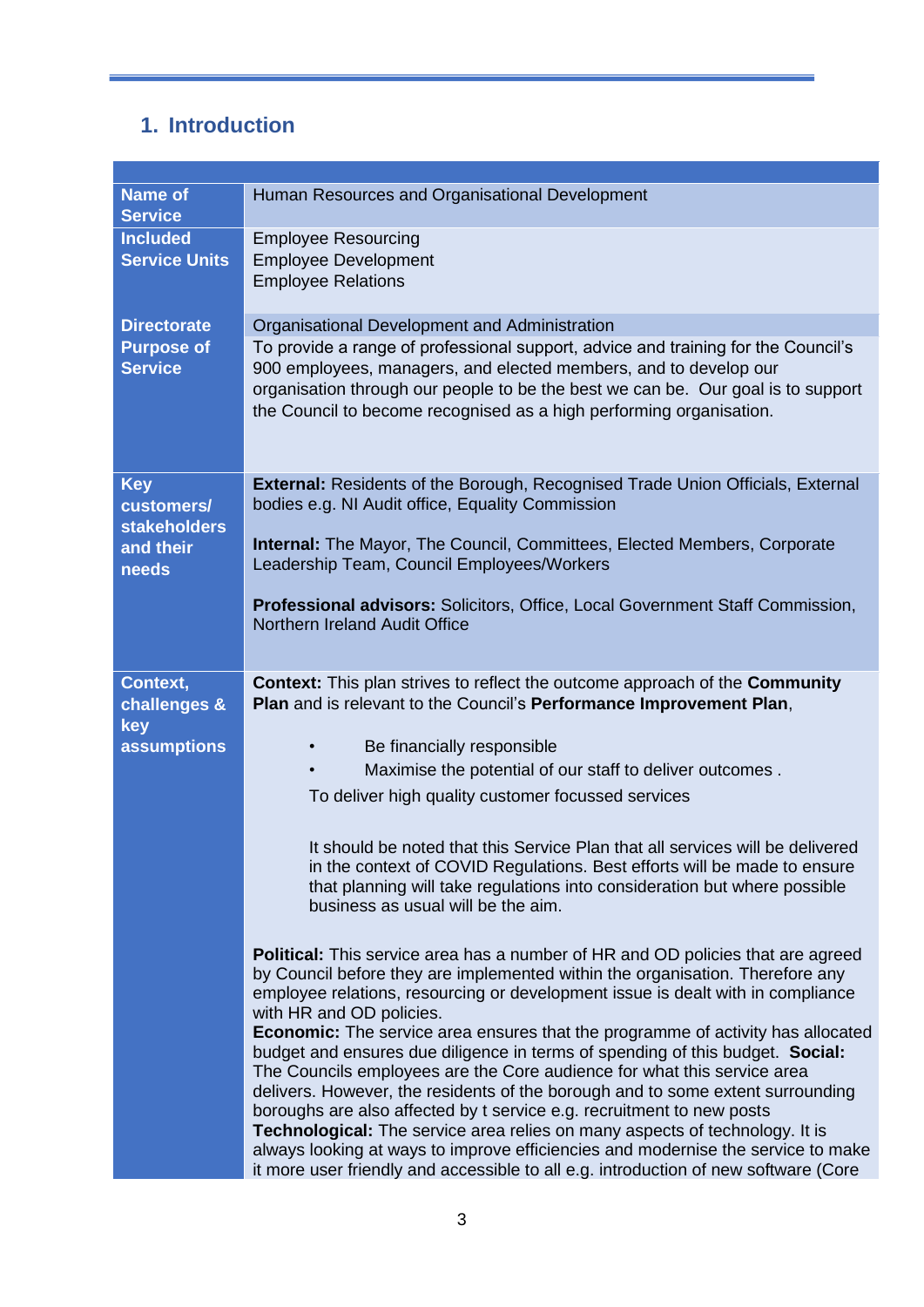|                                  | II) to align the HR and employee payments services. This will streamline services<br>and cut down on duplication of work<br>Legal: The service area works within the legislative context at all times, ensuring<br>that Council are compliant. HR takes advice where appropriate on complex legal<br>matters.<br><b>Environmental:</b> The service area complies with the sustainability agenda<br>ensuring that consideration for the environment is made in all aspects of corporate<br>activity.                                                                                                                                                                                                                                                                                                                                                                                                                                                                                                                                                                                                                                                                                                                                                                                                                                                                                       |
|----------------------------------|-------------------------------------------------------------------------------------------------------------------------------------------------------------------------------------------------------------------------------------------------------------------------------------------------------------------------------------------------------------------------------------------------------------------------------------------------------------------------------------------------------------------------------------------------------------------------------------------------------------------------------------------------------------------------------------------------------------------------------------------------------------------------------------------------------------------------------------------------------------------------------------------------------------------------------------------------------------------------------------------------------------------------------------------------------------------------------------------------------------------------------------------------------------------------------------------------------------------------------------------------------------------------------------------------------------------------------------------------------------------------------------------|
|                                  | <b>Challenges:</b> many challenges due to the onset of the global pandemic in March<br>2020 and the impact that has had on HR services. In the last year HR had to<br>suspend many of its normal services and to focus on the well being aspects of HR<br>to ensure our employees were kept up to date and informed of ever changing<br>circumstances. The challenge this year will be resuming normal services and<br>continuing to ensure the well being of our employees                                                                                                                                                                                                                                                                                                                                                                                                                                                                                                                                                                                                                                                                                                                                                                                                                                                                                                               |
|                                  | <b>Strengths:</b> The HR and OD service has a knowledgeable and committed staff<br>who are highly skilled and motivated. The service also has support from Elected<br>Members, Corporate Leadership Team and the Performance Improvement and<br>ICT teams. There are sound HR and OD policies/procedures in place and there<br>is a good working relationship established with the Trade unions.<br>Weaknesses: there are inconsistencies with regard to how different line<br>managers apply council policies, an increasing number of employee relations and<br>attendance issues, increased absenteeism and well being issues more prevalent<br>in HR and OD staff due to increasing workload and fast moving environment<br><b>Opportunities:</b> opportunities to gain support from elected members and<br>corporate leadership team e.g. financial support in the implementation of the Core<br>Il software system, establishing closer relationships with other services e.g. site<br>visits, opportunity to have more team building exercises within HR and OD<br>Threats: configuration of office staff and inability of access by some staff to top<br>floor, overload of new strategies, policies and procedures, everchanging<br>environment, not gaining trust and engagement from workforce.<br><b>Assumptions:</b> That the service can go back to 'normal' post pandemic. |
| <b>Reflection on</b><br>previous | Reflect on prior year and year to date Reflect                                                                                                                                                                                                                                                                                                                                                                                                                                                                                                                                                                                                                                                                                                                                                                                                                                                                                                                                                                                                                                                                                                                                                                                                                                                                                                                                            |
| performance -                    | on                                                                                                                                                                                                                                                                                                                                                                                                                                                                                                                                                                                                                                                                                                                                                                                                                                                                                                                                                                                                                                                                                                                                                                                                                                                                                                                                                                                        |
| <b>SUCCESSES</b>                 | Key successes                                                                                                                                                                                                                                                                                                                                                                                                                                                                                                                                                                                                                                                                                                                                                                                                                                                                                                                                                                                                                                                                                                                                                                                                                                                                                                                                                                             |
| and lessons<br>learned           | Key Learning (Identify any objectives, KPIs or actions that you are not<br>taking forward to this year and why e.g. achieved, shift in focus or have a<br>better version of it etc. If it was achieved state what difference it made.)                                                                                                                                                                                                                                                                                                                                                                                                                                                                                                                                                                                                                                                                                                                                                                                                                                                                                                                                                                                                                                                                                                                                                    |
|                                  | The performance of the HR and OD service was measured in its 2020-21 Service<br>Plan and subsequently revised plan and also in the Council's more high-level<br>Performance Improvement Plan.                                                                                                                                                                                                                                                                                                                                                                                                                                                                                                                                                                                                                                                                                                                                                                                                                                                                                                                                                                                                                                                                                                                                                                                             |
|                                  | <b>Key Successes</b>                                                                                                                                                                                                                                                                                                                                                                                                                                                                                                                                                                                                                                                                                                                                                                                                                                                                                                                                                                                                                                                                                                                                                                                                                                                                                                                                                                      |
|                                  | Considerable work was carried out based on the Key Performance Indicators<br>within the 2020-2021 Service Plan for HR and OD. The majority of Council<br>structures have now been completed and all the main HR and OD policies are in<br>place, some of which have been reviewed and consulted on with the Trade                                                                                                                                                                                                                                                                                                                                                                                                                                                                                                                                                                                                                                                                                                                                                                                                                                                                                                                                                                                                                                                                         |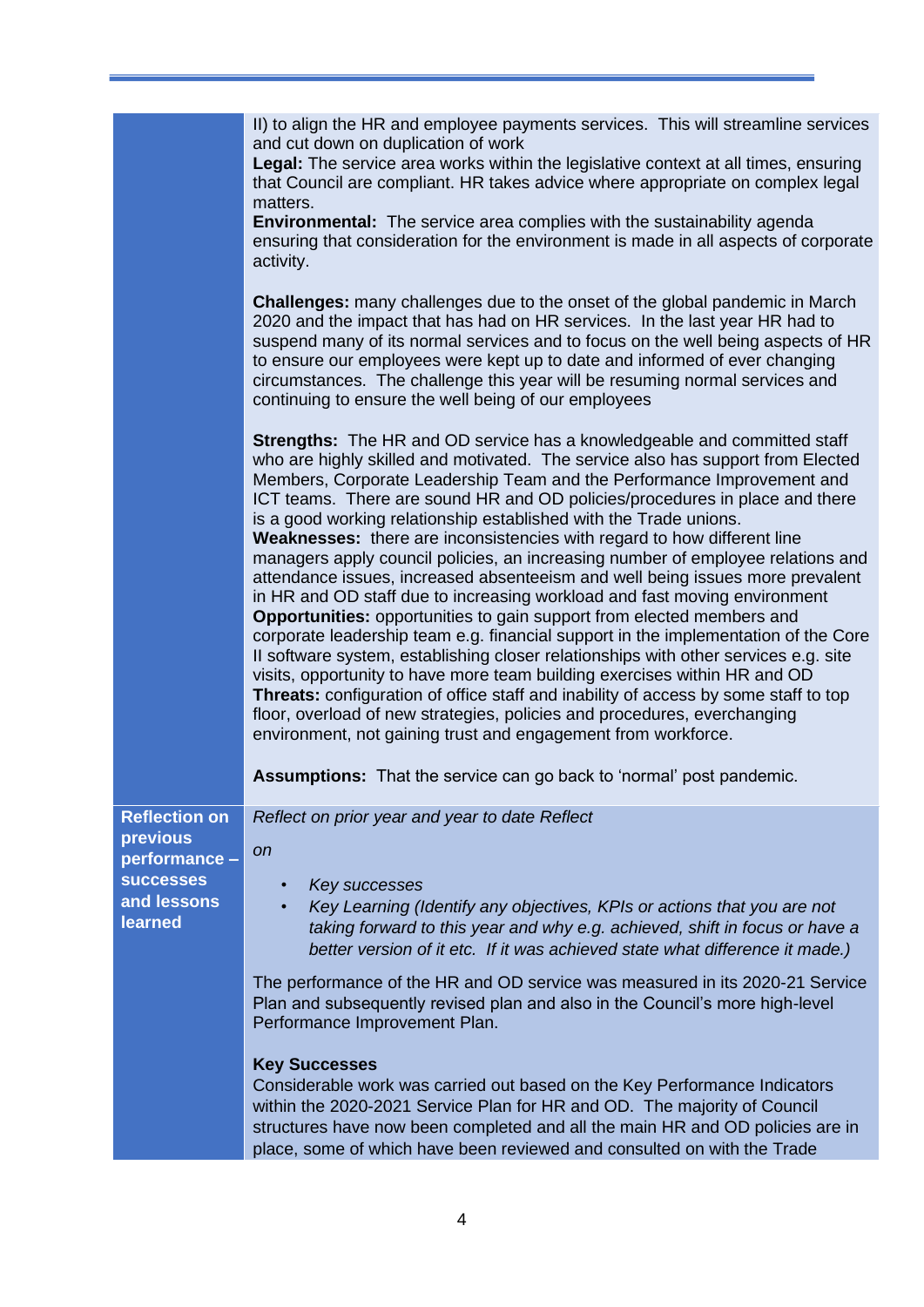Unions whilst there is a timetable in place for those policies yet to be reviewed. Harmonisation with regard to most of the terms and conditions of employment have been completed. There had been additional Key Performance Indicators identified, however, these were put on hold due to covid-19 and changing work priorities.

However, the key indicators put on hold were replaced with other priorities due to Covid-19 and the HR and OD service has been successful in being reactive and ensuring that these new priorities were carried out in a timely and efficient manner.

The HR and OD service has been successful at adapting to the ever changing environment brought about by the global pandemic including keeping up to date on new initiatives such as the Job Retention Scheme and Job Support Scheme and ensuring that staff were required to keep working, work from home, be part or full time furloughed and notification of all these changes to the payroll department.

The HR and OD service has successfully reviewed all the casual/temporary and agency staff to ensure that where work was available that first priority was given to permanent employees. The service has also had considerable success in finding redeployment opportunities for employees with no meaningful work to do as a result of Covid-19, which has led to making sure that all employees are effectively communicated with in connection with any changes to their employment contract. HR and OD have also successfully dealt with a wide range of queries in connection with the pandemic and advising on how these impact on individuals' work and contracts of employment. The service has also been successful in negotiating with the Trade Unions on all matters to do with the impact of Covid-19 including the introduction of a Voluntary/Compulsory Redundancy Scheme. Other successes have been the introduction of an interim home working policy and the preparation of a draft formal homeworking policy for future use.

In addition to all this, the HR and OD service has continued to deal with essential employee relations/resourcing and development issues. As the year progressed the section has started to build up to providing more of its normal activities in addition to the work related to Covid-19

#### *Key Lessons*

The main lessons learnt by HR and OD in the last year are that the service must be reactive at all times to changing situations and circumstances. This has always been the case when working in this area, however, never have we experienced the need to react so quickly to change than we have had to do in the last year, since the start of the pandemic.

Lessons learnt are that HR and OD have been able to adapt to change extremely quickly. It became apparent early on that Covid 19 had a huge impact of the HR and OD service and that it was our top priority to look after the well-being of our employees. Therefore, HR and OD had to temporarily suspend a number of our normal services and focus on employee wellbeing and providing critical and ever changing advice to managers and all employees.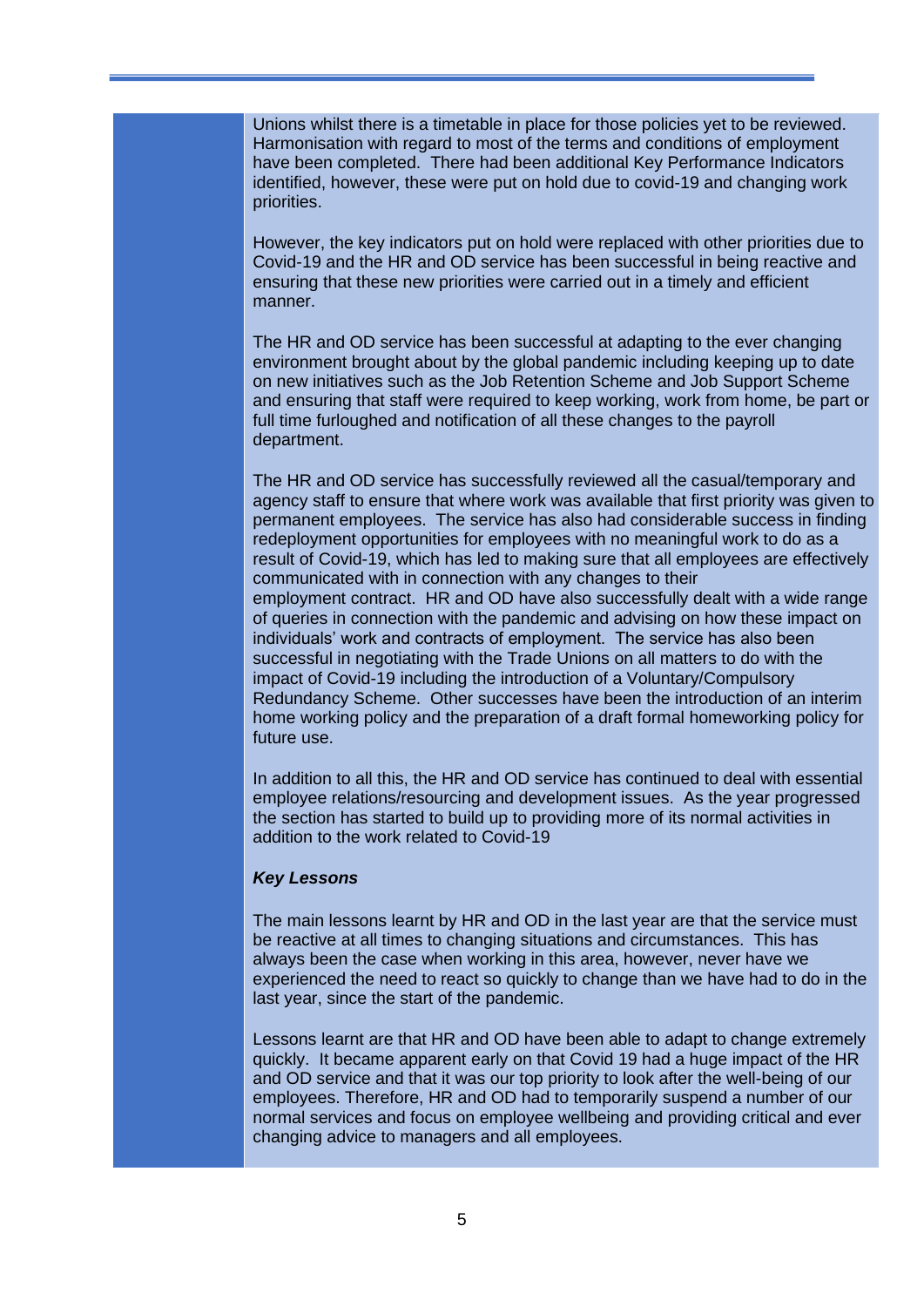We have also learnt how adaptable our staff can be when the need arises and how well many staff adapted to a change in role and a change in their working conditions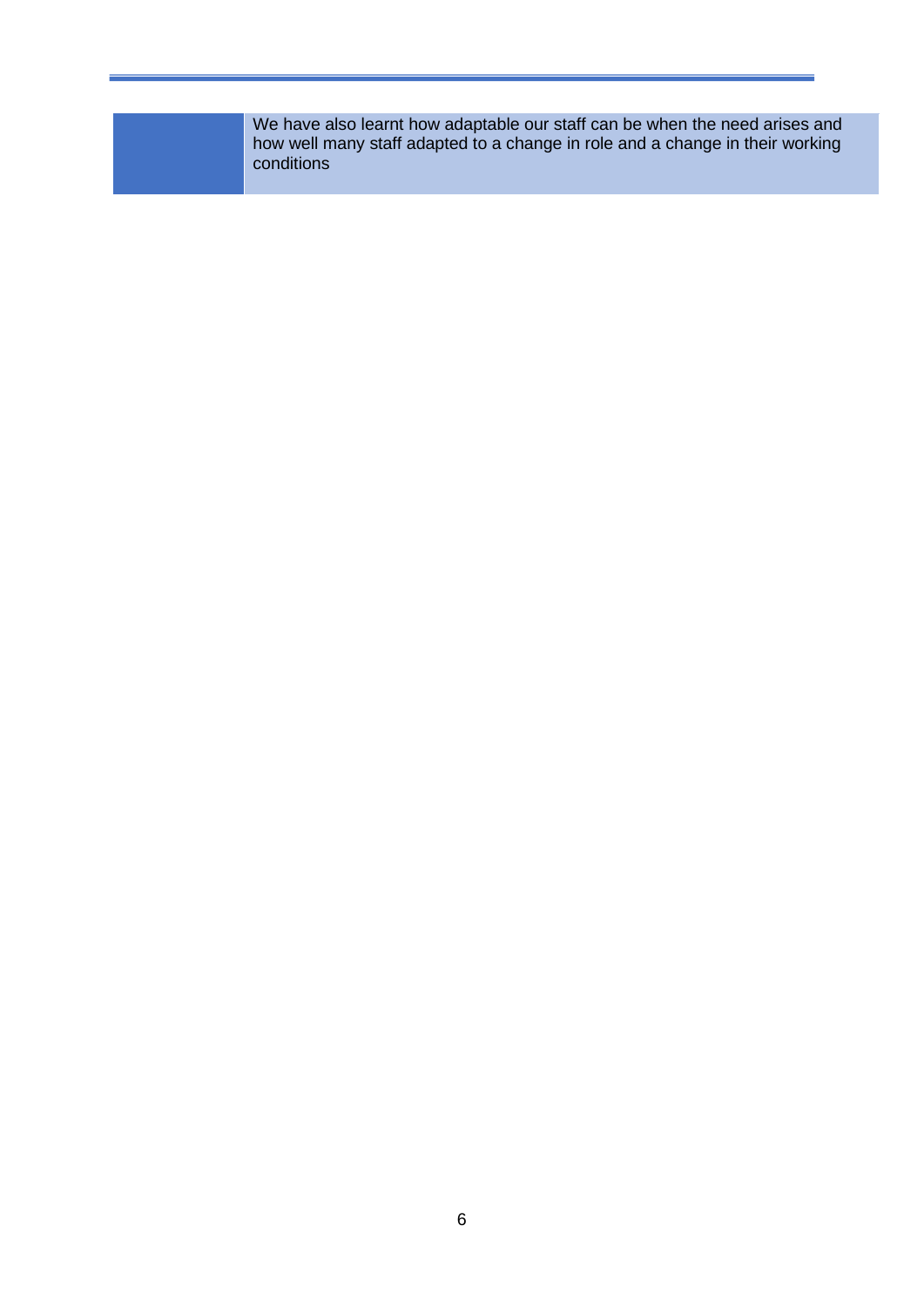#### <span id="page-6-0"></span>**2. How does our Service contribute to community planning outcomes and PEOPLE priorities?**

The Human Resources and OD service can be expected to have a direct impact on the following:

| <b>Community Planning</b><br><b>Outcome</b>                                             | <b>PEOPLE priority</b>                                                                                                                                                                                                                                            | <b>Our focus for 2021/2022</b>                                                              |
|-----------------------------------------------------------------------------------------|-------------------------------------------------------------------------------------------------------------------------------------------------------------------------------------------------------------------------------------------------------------------|---------------------------------------------------------------------------------------------|
| Outcome 1: All people in<br>Ards and North Down<br>fulfil their lifelong<br>potential   | To work closely with local<br>schools and colleges in order to<br>advise educational facilities of<br>the wide range of jobs that are<br>available within the Council.<br>Develop apprenticeship schemes<br>with local schools and colleges                       | To work with Belfast Region City<br>Deal to create a regional<br>apprenticeship scheme      |
| Outcome 4: All people in<br>Ards and North Down<br>benefit from a prosperous<br>economy | To ensure that local people know<br>the types of jobs available within<br>the Council and work with local<br>schools and colleges to develop<br>apprenticeship schemes and<br>align courses provided by<br>colleges to posts that are<br>available in the Council | To work closely with local schools<br>and colleges to develop good<br>working relationships |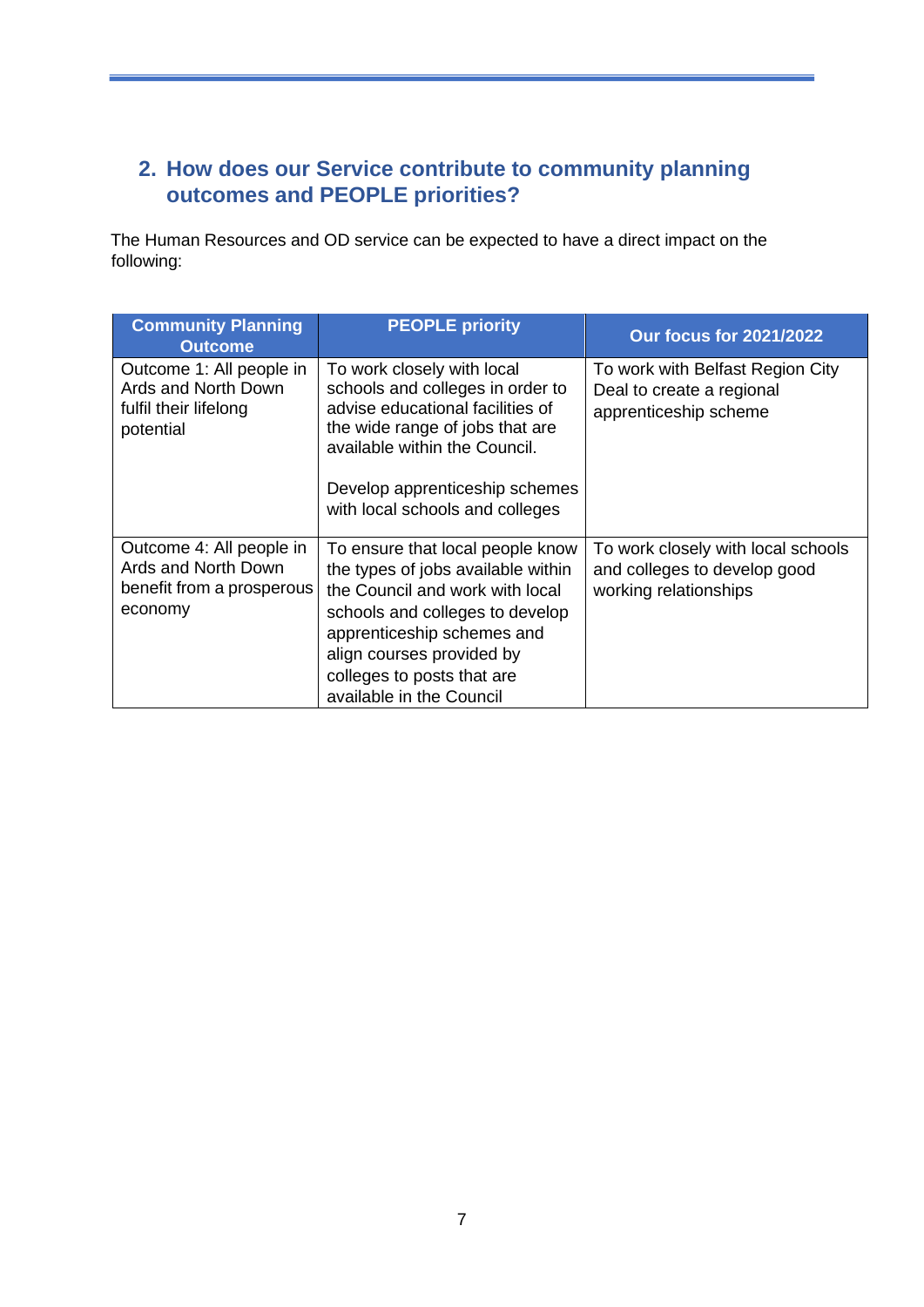# **3. Key activities for 2021/2022**

<span id="page-7-0"></span>

| <b>SERVICE:</b>                                                                                                                | <b>Human Resources and Organisational Development</b> |                                                                                                  |  |                                      |  |
|--------------------------------------------------------------------------------------------------------------------------------|-------------------------------------------------------|--------------------------------------------------------------------------------------------------|--|--------------------------------------|--|
| <b>Community Plan Outcome:</b>                                                                                                 |                                                       | Outcomes 1-5: All people in Ards and North Down feel pride as they have access to a well-managed |  |                                      |  |
|                                                                                                                                | sustainable environment                               |                                                                                                  |  |                                      |  |
| <b>Corporate Plan PEOPLE priority(ies):</b>                                                                                    | Performance - Be financially responsible              |                                                                                                  |  |                                      |  |
| <b>Council KPI(s):</b>                                                                                                         | Mandatory KPI                                         |                                                                                                  |  |                                      |  |
| <b>Service Objective:</b>                                                                                                      | <b>Mandatory KPI</b>                                  |                                                                                                  |  |                                      |  |
| What difference will it make?                                                                                                  |                                                       |                                                                                                  |  |                                      |  |
| <b>Underpinning strategies:</b>                                                                                                |                                                       |                                                                                                  |  |                                      |  |
| Business as Usual activities we will deliver in 2021/2022 (actions)<br>Lead Officer(s)<br>Due Date<br>to help us?<br>partners) |                                                       |                                                                                                  |  | Who do we need<br>(Internal/External |  |
| <b>March 2022</b><br>Finance<br>Ensure that we spend the budget allocated to the HR and OD service<br>Head of HR<br>and OD     |                                                       |                                                                                                  |  |                                      |  |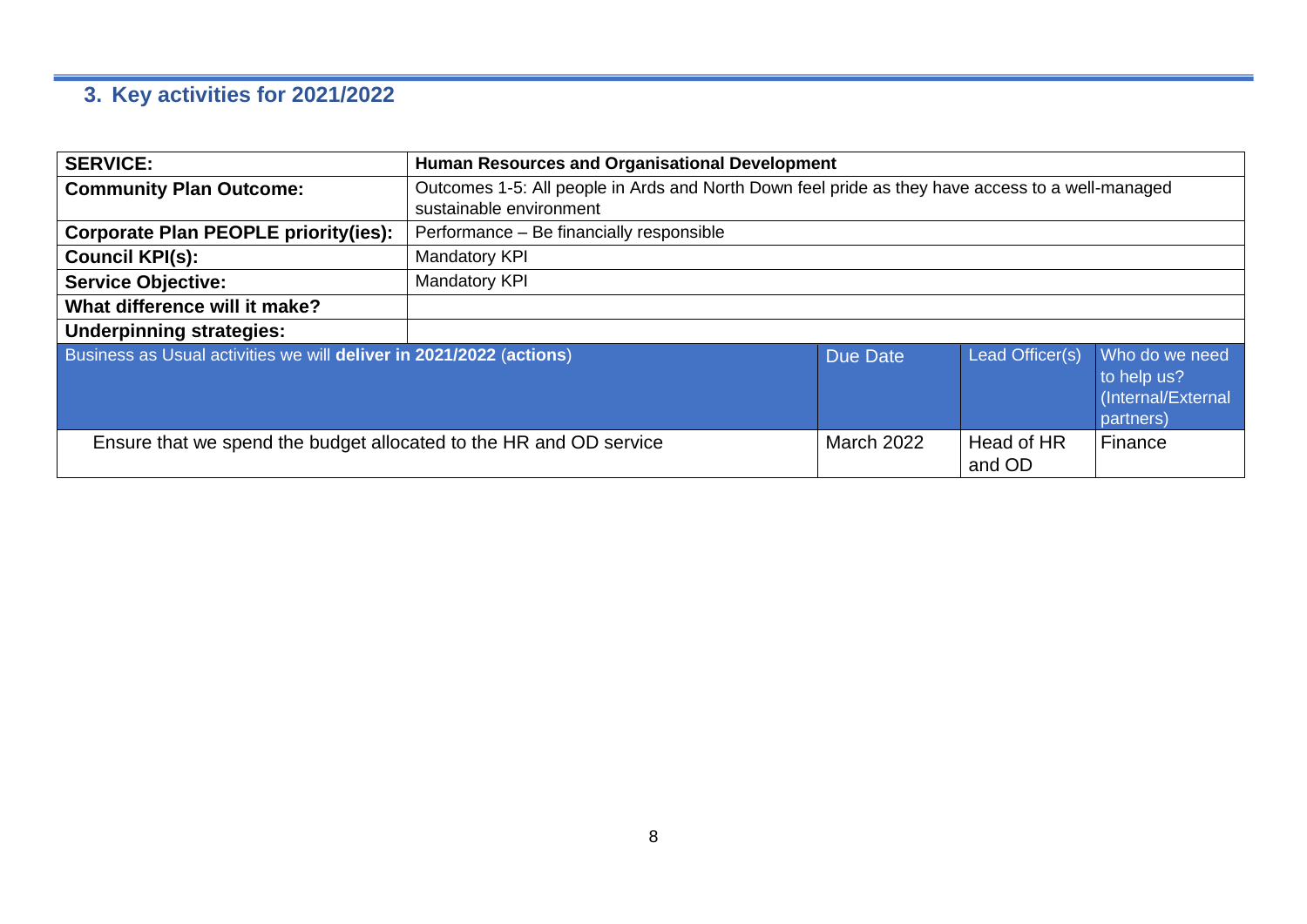| <b>SERVICE:</b>                                                     |                                                                                                                                                | <b>Human Resources and Organisational Development</b>                                                                                                                               |                                                                          |                                                                                                                          |  |
|---------------------------------------------------------------------|------------------------------------------------------------------------------------------------------------------------------------------------|-------------------------------------------------------------------------------------------------------------------------------------------------------------------------------------|--------------------------------------------------------------------------|--------------------------------------------------------------------------------------------------------------------------|--|
| <b>Community Plan Outcome:</b>                                      |                                                                                                                                                | Outcome 1-5:                                                                                                                                                                        |                                                                          |                                                                                                                          |  |
| <b>Corporate Plan PEOPLE</b>                                        | Maximise the potential of our staff to deliver outcomes                                                                                        |                                                                                                                                                                                     |                                                                          |                                                                                                                          |  |
| priority(ies):                                                      |                                                                                                                                                |                                                                                                                                                                                     |                                                                          |                                                                                                                          |  |
| <b>Council KPI(s):</b>                                              | n/a                                                                                                                                            |                                                                                                                                                                                     |                                                                          |                                                                                                                          |  |
| <b>Service Objective:</b>                                           | Invest in the workforce to ensure there is a skilled, adaptable and motivated workforce                                                        |                                                                                                                                                                                     |                                                                          |                                                                                                                          |  |
| What difference will it make?                                       | Will ensure that employees have the skills/training and experience required to carry out their role to their<br>full potential                 |                                                                                                                                                                                     |                                                                          |                                                                                                                          |  |
| <b>Underpinning strategies:</b>                                     | Learning and Development Strategy                                                                                                              |                                                                                                                                                                                     |                                                                          |                                                                                                                          |  |
| Business as Usual activities we will deliver in 2021/2022 (actions) |                                                                                                                                                | <b>Due Date</b>                                                                                                                                                                     | Lead Officer(s)                                                          | Who do we need to help us?                                                                                               |  |
|                                                                     |                                                                                                                                                |                                                                                                                                                                                     |                                                                          | (Internal/External partners)                                                                                             |  |
| more productive                                                     | Develop a Corporate Induction Programme for all new Council staff so<br>that all staff will be able to settle in more quickly and therefore be | Formal<br>Corporate<br><b>Induction Draft</b><br>Programme to<br>be developed by<br>31 December<br>2021 and ready<br>to be consulted<br>on with trade<br>unions at a<br>future date | Head of HR<br>and HR and<br><b>OD Managers</b><br>(resourcing)           | <b>Heads of Service/Service Unit</b><br>Managers/CLT/HOST/Trade<br>Unions/Elected<br>Members/Corporate<br>Communications |  |
| Produce a 'Reduction in Absence' Action Plan                        |                                                                                                                                                | Take action<br>where possible<br>to ensure there<br>is a reduction in<br>staff<br>absenteeism and<br>put in place an                                                                | Head of HR<br>and OD and<br><b>HR Manager</b><br>(Employee<br>Relations) | All staff/trade unions/elected<br>members/occupational health<br>consultants                                             |  |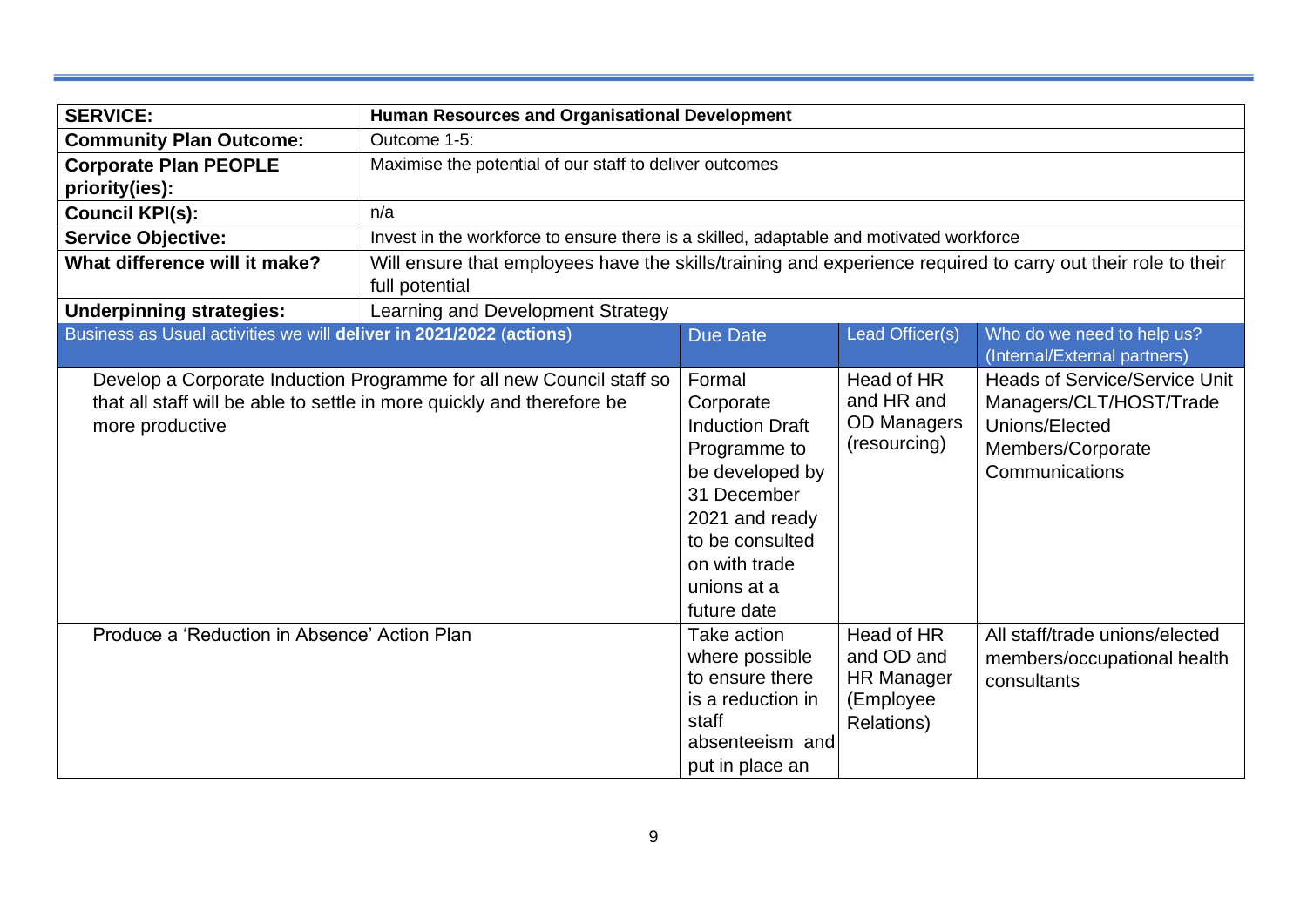|                                                                     | <b>Action Plan</b>                                                                                                               |                                                                |                                                                                  |
|---------------------------------------------------------------------|----------------------------------------------------------------------------------------------------------------------------------|----------------------------------------------------------------|----------------------------------------------------------------------------------|
|                                                                     | working towards                                                                                                                  |                                                                |                                                                                  |
|                                                                     | a reduction in                                                                                                                   |                                                                |                                                                                  |
|                                                                     | absence to be no                                                                                                                 |                                                                |                                                                                  |
|                                                                     | more than 5%                                                                                                                     |                                                                |                                                                                  |
| Ensure People Plan is delivered for year 3                          | % of Actions on<br>the People Plan<br>for year 3 to be<br>completed by<br>March 2022 -<br>Thank you<br>culture and<br>Reward and | Head of HR<br>and OD and<br><b>HR Manager</b><br>(Development) | Performance<br>Improvement/Corporate<br>Communications/Trade<br>Unions/Staff/CLT |
|                                                                     | Recognition<br>scheme to be in<br>place by March<br>2022                                                                         |                                                                |                                                                                  |
| Roll out of OD Strategy                                             | % of staff are                                                                                                                   | Head of HR                                                     | CLT/Trade                                                                        |
|                                                                     | aware of the OD                                                                                                                  | and OD and                                                     | Unions/Staff/Corporate                                                           |
|                                                                     | Strategy                                                                                                                         | <b>HR Manager</b>                                              | Communications and                                                               |
|                                                                     |                                                                                                                                  | (Development)                                                  | Performance Improvement                                                          |
|                                                                     |                                                                                                                                  |                                                                | <b>Services</b>                                                                  |
| Ensure Pride in Performance Conversations take place throughout the | % of Staff                                                                                                                       | Head of HR                                                     | <b>Trade Unions/HR</b>                                                           |
| year                                                                | Conversations                                                                                                                    | and OD and                                                     | staff/Corporate                                                                  |
|                                                                     | within HR and                                                                                                                    | <b>HR Manager</b>                                              | Communications/Performance                                                       |
|                                                                     | OD are                                                                                                                           | (Development)                                                  | <b>Improvement Services</b>                                                      |
|                                                                     | completed within                                                                                                                 |                                                                |                                                                                  |
|                                                                     | HR and OD                                                                                                                        |                                                                |                                                                                  |
| Ensure monthly meetings take place with entire HR team              | % of team                                                                                                                        | Head of HR                                                     | <b>Corporate Communications</b>                                                  |
|                                                                     | meetings to be                                                                                                                   | and OD                                                         |                                                                                  |
|                                                                     | delivered on                                                                                                                     |                                                                |                                                                                  |
|                                                                     | teams                                                                                                                            |                                                                |                                                                                  |
|                                                                     |                                                                                                                                  |                                                                |                                                                                  |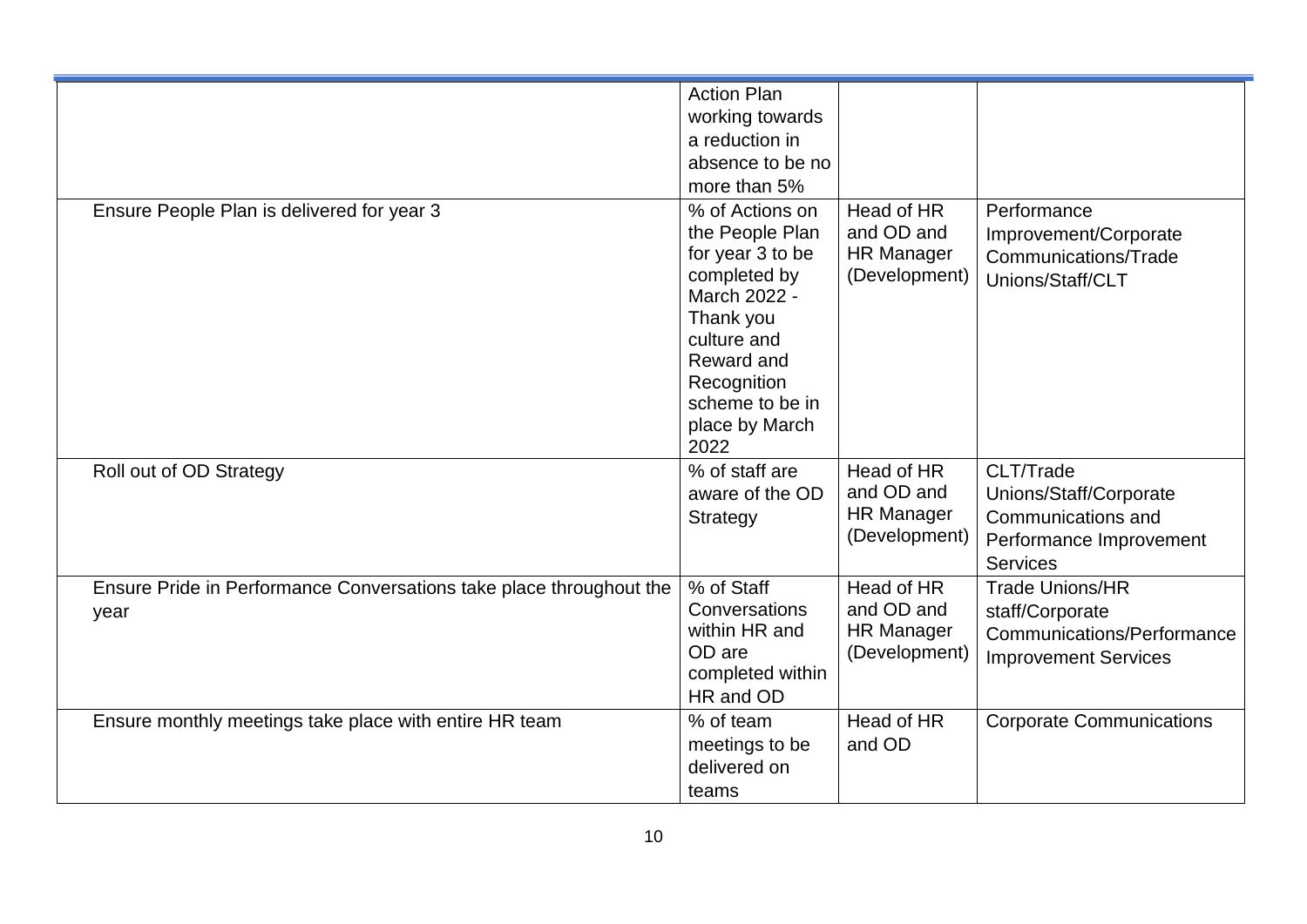| Ensure there is engagement with all employees and trade unions on      | <b>Ensure that staff</b> | Head of HR         | Performance                         |
|------------------------------------------------------------------------|--------------------------|--------------------|-------------------------------------|
|                                                                        |                          | and OD and         |                                     |
| appropriate government initiatives to tackle Covid 19 and in any plans | continue to get          |                    | Improvement/Corporate               |
| to return staff to the workplace                                       | appropriate              | <b>HR Managers</b> | Communications/Trade                |
|                                                                        | communication            | (Resourcing)       | Unions/Staff/CLT                    |
|                                                                        | in connection            |                    |                                     |
|                                                                        | with any changes         |                    |                                     |
|                                                                        | to their terms           |                    |                                     |
|                                                                        | and conditions           |                    |                                     |
|                                                                        | as a result of           |                    |                                     |
|                                                                        | Covid 19 and are         |                    |                                     |
|                                                                        | kept up to date          |                    |                                     |
|                                                                        | with any matters         |                    |                                     |
|                                                                        | relating to their        |                    |                                     |
|                                                                        | employment               |                    |                                     |
| Ensure Trade Unions are consulted with effectively with regard to any  | Staff are aware of       | Head of HR         | CLT/Trade                           |
| changes that affect employees as a result of Covid 19 i.e. return to   | any new                  | and OD and         | Unions/Staff/Corporate              |
| work plans/home working policies/travel to work policies/any           | plans/schemes            | <b>HR Managers</b> | Communications and                  |
| transformation plans/updates on voluntary severance etc.               | and                      |                    | Performance Improvement             |
|                                                                        | communicated             |                    | <b>Services</b>                     |
|                                                                        | with effectively         |                    |                                     |
|                                                                        | and there will be        |                    |                                     |
|                                                                        | support from             |                    |                                     |
|                                                                        | <b>Trade Unions on</b>   |                    |                                     |
|                                                                        |                          |                    |                                     |
|                                                                        | proposed way             |                    |                                     |
|                                                                        | forwards on all          |                    |                                     |
|                                                                        | related initiatives      |                    |                                     |
| To introduce a regional Apprenticeship Scheme into the Council to aid  | Continue to work         | Head of HR         | CLT/Trade                           |
| recruitment of employees into some areas whereby it has been difficult | with Belfast             | and OD and         | Unions/CLT/HOST/Local               |
| to attract staff                                                       | <b>Region City Deal</b>  | Manager            | <b>Consultation and Negotiation</b> |
|                                                                        | to create a              | (Development)      | Forum/                              |
|                                                                        | regional                 |                    | All staff                           |
|                                                                        | apprenticeship           |                    |                                     |
|                                                                        | scheme                   |                    |                                     |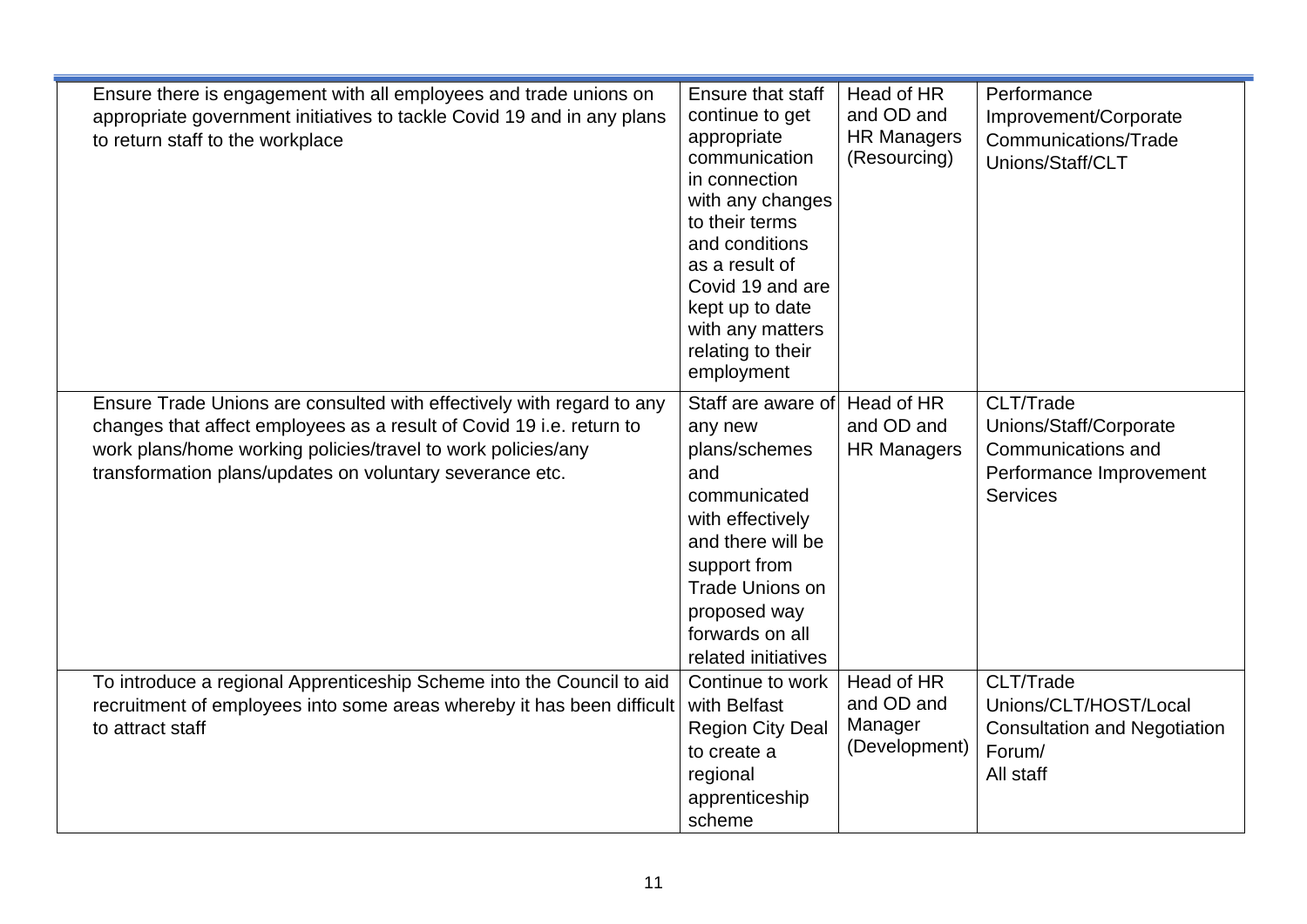| Continue with timetable to review all main HR and OD policies to<br>ensure policies are fair and consistent with regard to how staff are<br>managed | % main HR and<br>OD policies to be<br>reviewed with the<br>recognised<br><b>Trade Unions</b><br>(forum group) $-$<br>main policies for<br>year ahead to be<br>reviewed are<br>Absence/Flexible<br>working | Head ; of HR<br>and OD and all<br>HR and OD<br>Managers        | Trade Unions/CLT/Host/Local<br><b>Consultation and Negotiation</b><br>Forum/all staff |
|-----------------------------------------------------------------------------------------------------------------------------------------------------|-----------------------------------------------------------------------------------------------------------------------------------------------------------------------------------------------------------|----------------------------------------------------------------|---------------------------------------------------------------------------------------|
| Formulation of a Formal Home Working policy                                                                                                         | Draft policy has<br>been prepared,<br>working group<br>from HOST to<br>look at future<br>implications of<br>this                                                                                          | Head of HR<br>and OD and<br><b>HR Managers</b><br>(Resourcing) | <b>Trade Unions/CLT/Host</b>                                                          |
| Review of Flexible Working Policy                                                                                                                   | Draft policy<br>prepared, needs<br>further<br>consultation<br>between CLT and<br>Host                                                                                                                     | Head of HR<br>and OD                                           | CLT/Host/Trade unions                                                                 |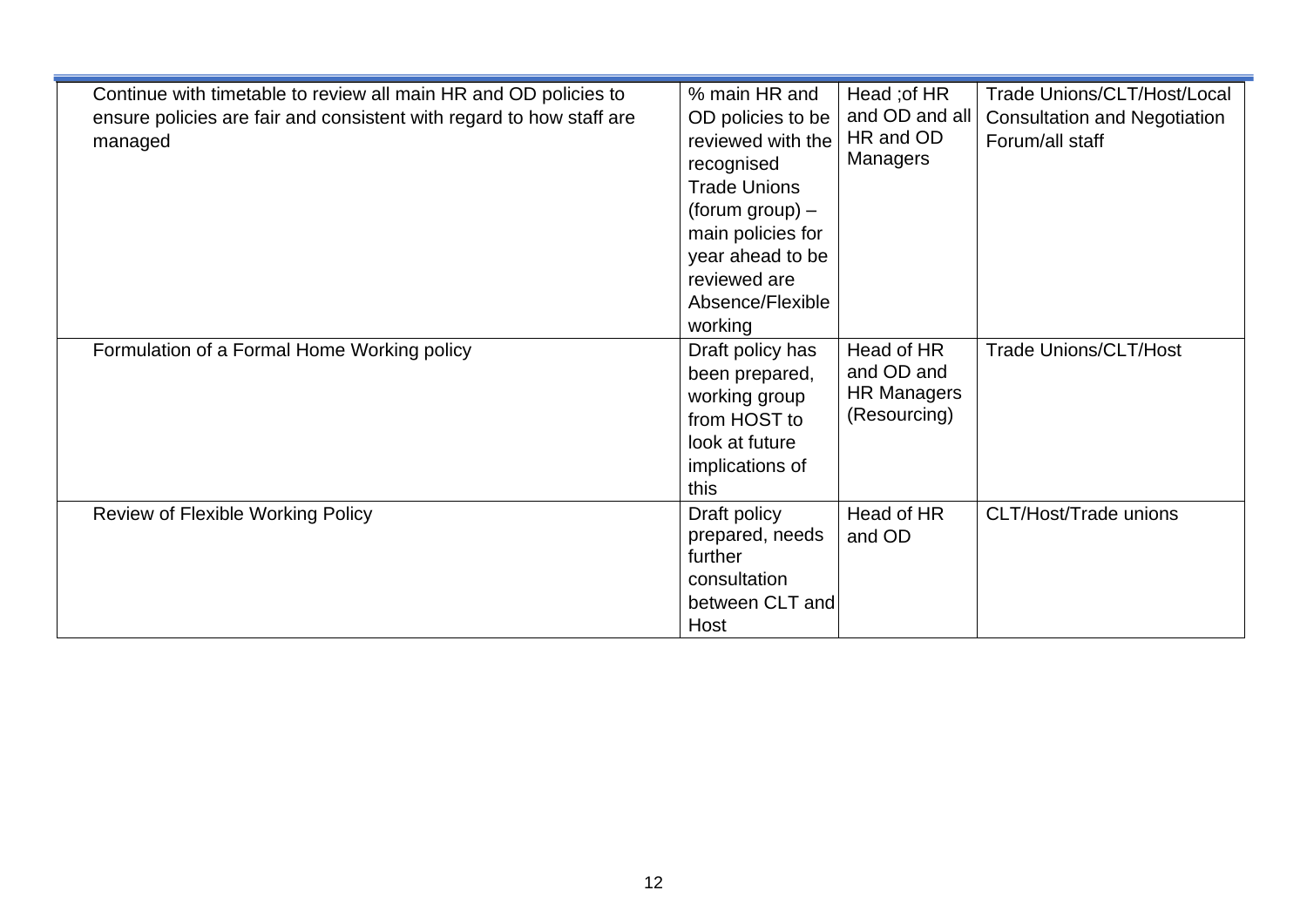| <b>SERVICE:</b>                                                                                                                                                                                       | <b>Human Resources and Organisational Development</b>                                                                                                                   |                                                                                                                        |                                                                |                                                                  |  |
|-------------------------------------------------------------------------------------------------------------------------------------------------------------------------------------------------------|-------------------------------------------------------------------------------------------------------------------------------------------------------------------------|------------------------------------------------------------------------------------------------------------------------|----------------------------------------------------------------|------------------------------------------------------------------|--|
| <b>Community Plan Outcome:</b>                                                                                                                                                                        | Outcomes 1-5                                                                                                                                                            |                                                                                                                        |                                                                |                                                                  |  |
| <b>Corporate Plan PEOPLE</b>                                                                                                                                                                          | To Deliver high quality customer focussed services                                                                                                                      |                                                                                                                        |                                                                |                                                                  |  |
| priority(ies):                                                                                                                                                                                        |                                                                                                                                                                         |                                                                                                                        |                                                                |                                                                  |  |
| <b>Council KPI(s):</b>                                                                                                                                                                                | n/a                                                                                                                                                                     |                                                                                                                        |                                                                |                                                                  |  |
| <b>Service Objective:</b>                                                                                                                                                                             | Ensure services meet customers' needs                                                                                                                                   |                                                                                                                        |                                                                |                                                                  |  |
| What difference will it make?                                                                                                                                                                         | Ensure that our customers both internal and external are provided with and efficient and effective service to<br>enable them to be motivated, productive and successful |                                                                                                                        |                                                                |                                                                  |  |
| <b>Underpinning strategies:</b>                                                                                                                                                                       | Recruitment and Selection procedures                                                                                                                                    |                                                                                                                        |                                                                |                                                                  |  |
| Business as Usual activities we will deliver in 2021/2022 (actions)                                                                                                                                   |                                                                                                                                                                         | <b>Due Date</b>                                                                                                        | Lead Officer(s)                                                | Who do we need to<br>help us?<br>(Internal/External<br>partners) |  |
| people are in the right jobs at the right place at the right time, HR are<br>first priority will be to ensure that all staff without meaning work are<br>redeployed prior to recruitment of new staff | Ensure human resources are in place in a timely manner so that the right<br>gradually returning to carry out normal recruitment services, however, the                  | % of recruitment<br>exercises<br>completed within 6<br>weeks from<br>advertisement to<br>recommended for<br>employment | Head of HR<br>and OD and<br><b>HR Managers</b><br>(Resourcing) | All senior<br>managers/CLT/Trade<br>unions/Elected<br>members    |  |
|                                                                                                                                                                                                       |                                                                                                                                                                         | % of candidates not<br>shortlisted to be<br>informed within 2<br>weeks from date of<br>shortlisting                    |                                                                |                                                                  |  |
|                                                                                                                                                                                                       |                                                                                                                                                                         | % of candidates at<br>interview to be<br>notified within 2<br>weeks from date of<br>interview                          |                                                                |                                                                  |  |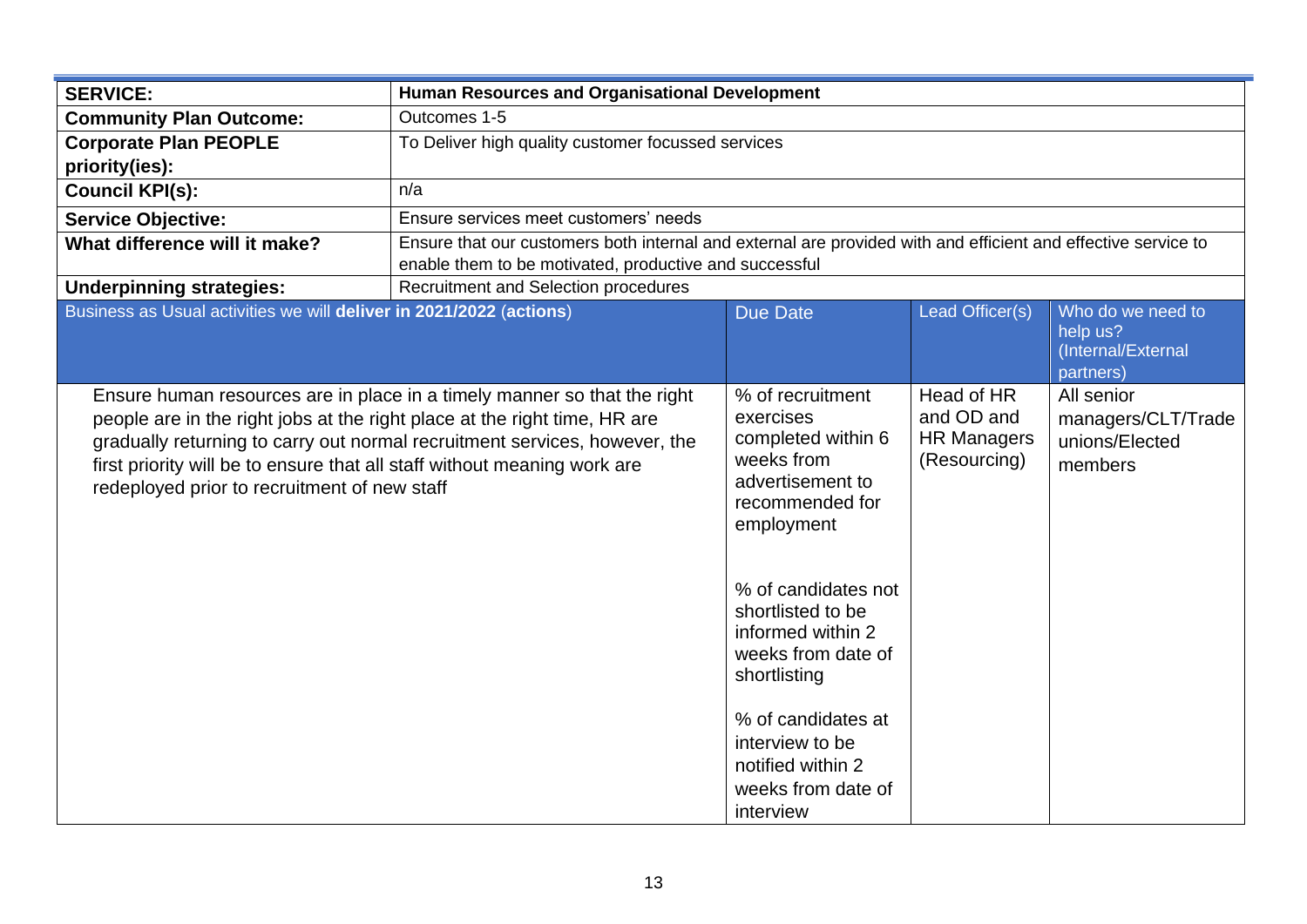| Ensure the new Core II phase 1 HR integrated attendance software is<br>implemented and effective and a timetable in place for other phases | <b>June 2021</b>                                      | Head of HR<br>and all HR and<br><b>OD Managers</b>             | Finance/Performance<br>Improvement and<br>Core II provider |
|--------------------------------------------------------------------------------------------------------------------------------------------|-------------------------------------------------------|----------------------------------------------------------------|------------------------------------------------------------|
| Ensure HR continues to be GDPR compliant                                                                                                   | % of employees<br>receiving training in<br>new policy | Head of HR<br>and OD and all<br>HR<br>Managers                 | Data Compliance<br>Officer                                 |
| Provide training on the Whistle blowing policy                                                                                             | <b>March 2022</b>                                     | Head of HR<br>and OD and<br><b>HR Manager</b><br>(Development) | Data Compliance<br>Officer                                 |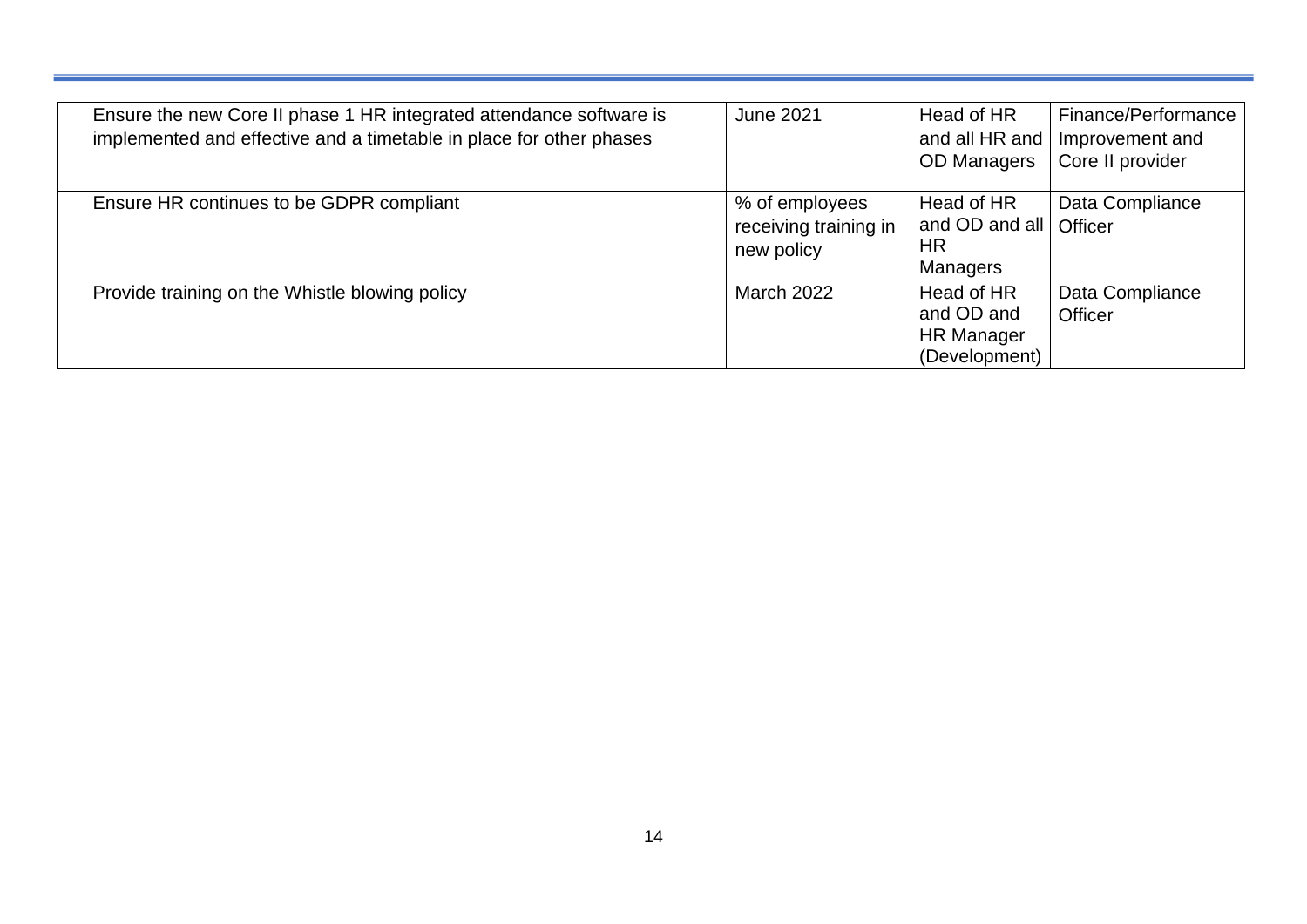#### **Service Development / Improvement**

| What service<br>development/improvement will we<br>undertake in 2021/2022?                                                                                                                           | Which of the<br>specified<br>aspects will<br>this improve? | Rationale                                                                                                                             | <b>Due Date</b>                                      | Lead Officer(s)                                                | Who do we need to help us?<br>(Internal/External partners)                                                           |
|------------------------------------------------------------------------------------------------------------------------------------------------------------------------------------------------------|------------------------------------------------------------|---------------------------------------------------------------------------------------------------------------------------------------|------------------------------------------------------|----------------------------------------------------------------|----------------------------------------------------------------------------------------------------------------------|
| Develop a formal workforce<br>strategy which sets out its formal<br>status and objectives for<br>recruitment, retention, training and<br>development of staff in line with the<br>new Corporate Plan | Excellence                                                 | To have a whole-council<br>coordinated approach to<br>workforce recruitment/ planning                                                 | March 2022                                           | Head of HR<br>and OD and<br><b>HR Manager</b><br>(Development) | Heads of service/service<br>Unit<br>Managers/CLT/Host/Trade<br>unions/Elected<br>Members/Corporate<br>Communications |
| To commence HR visits teams<br>calls to various work locations                                                                                                                                       | Excellence                                                 | Improve understanding of issues<br>between Managers/Staff and<br>HR and OD and to improve<br>the service provided to<br>Managers      | One teams<br>meeting to<br>take place<br>per quarter | Head of HR<br>and OD and Hr<br>managers                        | CLT/HOST/All<br>managers/Staff                                                                                       |
| HR and OD staff to have online<br><b>Team Building/Development Days</b><br>to discuss current issues and<br>future plans                                                                             | Excellence                                                 | To ensure all HR and OD staff<br>are aware of the overall<br>objectives of the team and to<br>increase engagement within the<br>team. | At least 2<br>development<br>days per year           | Head of HR<br>and OD and<br><b>HR Managers</b>                 | Performance Improvement<br>Services/<br>facilitators/trainers                                                        |
|                                                                                                                                                                                                      |                                                            |                                                                                                                                       |                                                      |                                                                |                                                                                                                      |
|                                                                                                                                                                                                      |                                                            |                                                                                                                                       |                                                      |                                                                |                                                                                                                      |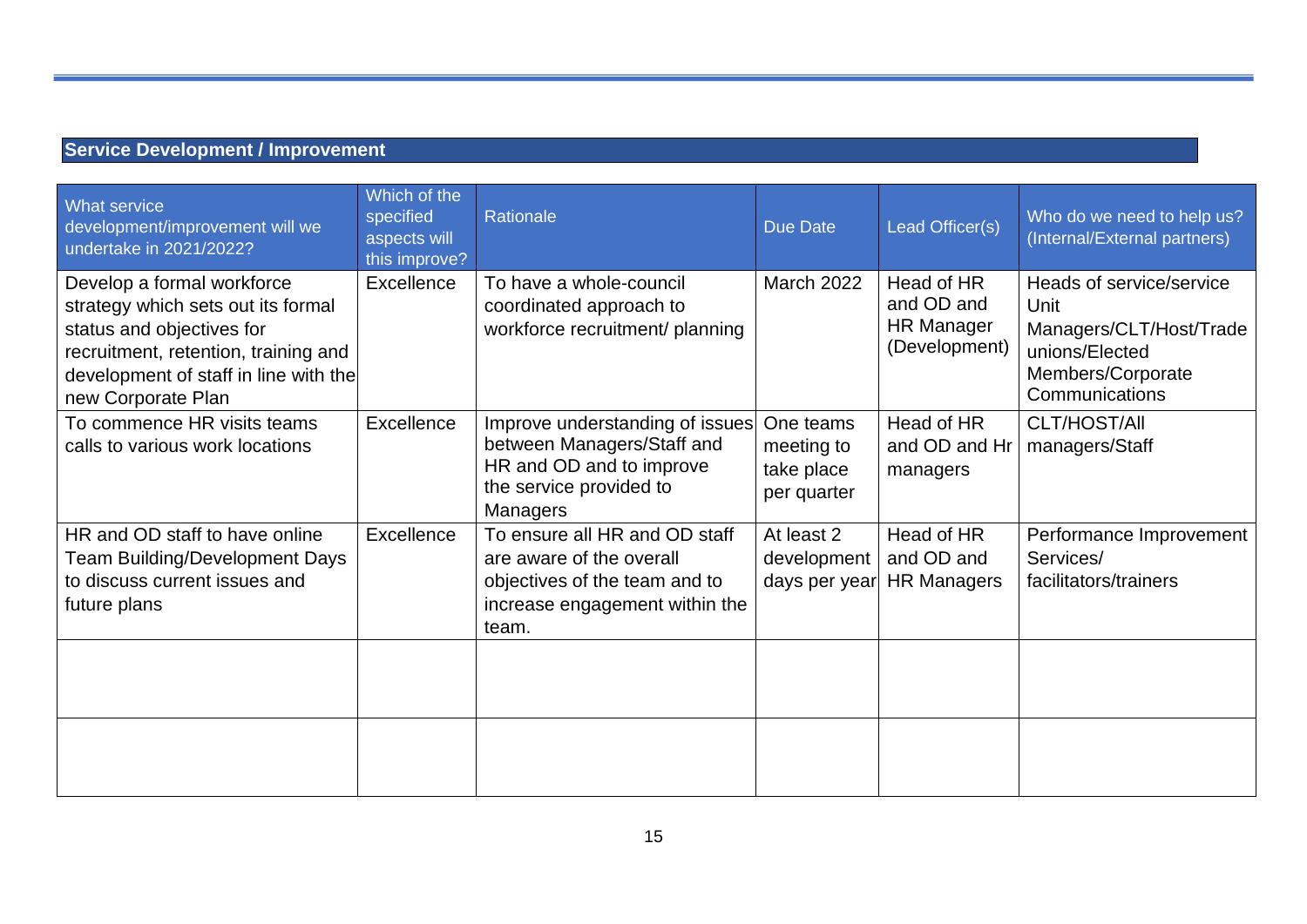|                                | <b>SPECIFIED ASPECTS OF IMPROVEMENT</b>                                                                                                                                                                                                                                                                                                                                                                                                                                     |  |  |  |  |  |  |
|--------------------------------|-----------------------------------------------------------------------------------------------------------------------------------------------------------------------------------------------------------------------------------------------------------------------------------------------------------------------------------------------------------------------------------------------------------------------------------------------------------------------------|--|--|--|--|--|--|
| What will this improve?        | <b>Definition</b>                                                                                                                                                                                                                                                                                                                                                                                                                                                           |  |  |  |  |  |  |
| <b>Strategic Effectiveness</b> | is key to linking the community plan, and the ongoing processes that underpin it, with a council's improvement processes. The Department would expect<br>that a council's strategic community planning outcomes and objectives should be central to that council's improvement activity and clearly contribute to the<br>strategic effectiveness aspect.                                                                                                                    |  |  |  |  |  |  |
| <b>Service Quality</b>         | all relate to service provision by aiming to meet the needs of citizens and ensuring fair ease of access to the most suitable services that meet their needs.                                                                                                                                                                                                                                                                                                               |  |  |  |  |  |  |
| Service Availability           | Clearly, all of these objectives can be demonstrated individually or collectively. Fairness can also be demonstrated by exercising non-service functions in<br>ways which reduce disadvantage and improve social well-being, for instance by improving citizens' access to information or by addressing inequalities                                                                                                                                                        |  |  |  |  |  |  |
| Fairness                       | experienced by Section 75 groups.                                                                                                                                                                                                                                                                                                                                                                                                                                           |  |  |  |  |  |  |
| Sustainability                 | When carrying out its functions or providing services, a council may demonstrate improvement when it operates in a way that contributes towards the<br>sustainability of its area, as required under the Northern Ireland (Miscellaneous Provisions) Act 2006 and the associated Northern Ireland Executive<br>Sustainable Development Strategy. on-going efficiency may also be shown if fewer resources are utilised while maintaining provision of substantially similar |  |  |  |  |  |  |
| Efficiency                     | or better services. Should a council choose to alter the manner by which a service is provided and in so doing it uses fewer resources or more integrated<br>services, it will not only be demonstrating efficiency, but may demonstrate improved sustainability as well                                                                                                                                                                                                    |  |  |  |  |  |  |
| Innovation                     | any changes to service design and delivery methods that are intended to yield improvement under any other aspect, and are reasonably likely to do so. This<br>allows councils to make changes which may not have tangible effects within the same reporting year, but are likely to in subsequent years, and still count<br>them as improvements.                                                                                                                           |  |  |  |  |  |  |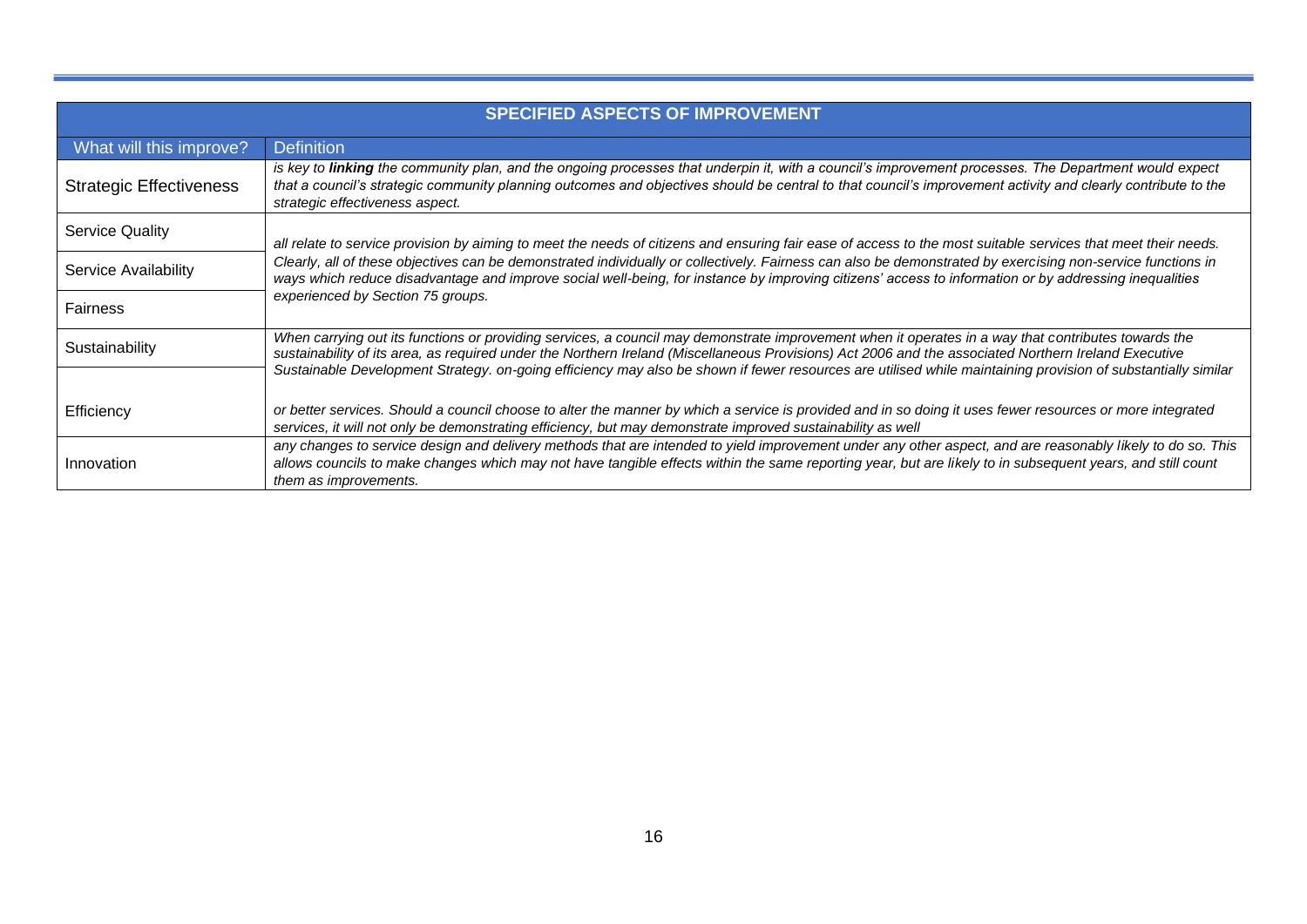### **Service activities being stopped / changed:**

| What service / activities will we be<br>stopping / changing in 2021/2022 | Reason for stopping /<br>changing activity                                                                     | <b>Savings</b>                   | Impact on<br>Performance | Impact on the<br>Public | Impact on<br>staffing |
|--------------------------------------------------------------------------|----------------------------------------------------------------------------------------------------------------|----------------------------------|--------------------------|-------------------------|-----------------------|
| <b>Training and Development</b>                                          | The default for training and<br>development will be to carry<br>this service out online<br>wherever possible   | none                             | <b>None</b>              | <b>None</b>             | None                  |
| <b>Recruitment and Selection</b>                                         | There will be a mixture of face<br>to face social distanced<br>interviews and interviews<br>carried out online | Minimal - room<br>bookings       | <b>None</b>              | <b>None</b>             | None                  |
| Disciplinary/Absence/Grievance<br>meetings                               | There will be a mixture of<br>online and face to face<br>meetings                                              | Minimal $-$ cost of<br>room hire | None                     | <b>None</b>             | none                  |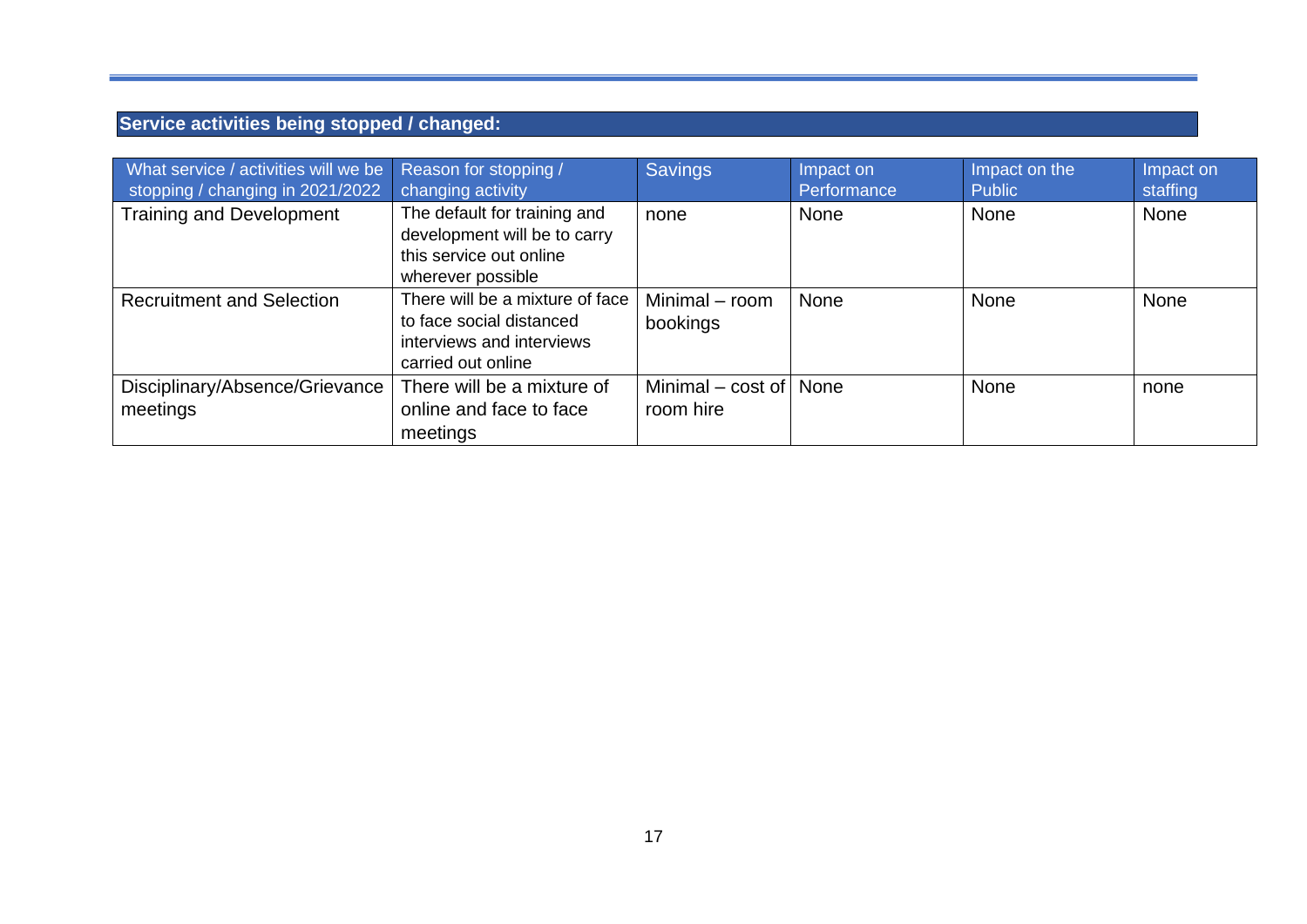#### **Performance Measures:**

<span id="page-17-0"></span>

| <b>Performance Measures</b><br>(should include those for<br>the Business as Usual and<br>Service Improvement<br>actions outlined above and<br>relevant measures from<br>Community, Corporate and<br>Statutory) | Is the<br>measure<br>Statutory,<br>Corporate,<br><b>Existing or</b><br>New? | <b>Reporting</b><br>frequency | 2015/16<br><b>Actual</b> | 2016/17<br><b>Actual</b> | 2017/18<br><b>Actual</b> | 2018/19<br><b>Actual</b> | 2019/20<br><b>Actual</b> | 2020/21<br>To date | 2021/22        |
|----------------------------------------------------------------------------------------------------------------------------------------------------------------------------------------------------------------|-----------------------------------------------------------------------------|-------------------------------|--------------------------|--------------------------|--------------------------|--------------------------|--------------------------|--------------------|----------------|
| % Staff Attendance                                                                                                                                                                                             | Corporate                                                                   | Quarterly                     | n/a                      |                          | 95%                      | 88.37%                   | 92.93%                   | 95.85%             | 95%            |
| % Spend against<br>budget                                                                                                                                                                                      | Corporate                                                                   | Quarterly                     | n/a                      | 99.9%                    | 102.79%                  | 97%                      | 102%                     | 93.2 %             | 95%            |
| % staff reporting<br>regular receipt of team<br>briefings                                                                                                                                                      | Corporate                                                                   | Quarterly                     | n/a                      | 100%                     | 100%                     | 100%                     | 100%                     | <b>NA</b>          | 100%           |
| Pride in Performance<br>Conversations                                                                                                                                                                          | Corporate                                                                   | Annually                      | n/a                      |                          | <b>NA</b>                | <b>NA</b>                | 100%                     | 0%                 | 95%            |
| Days lost per<br>employee across the<br>Council                                                                                                                                                                | Corporate                                                                   | Quarterly                     |                          |                          | 12                       | 12.2                     | 10.31                    | 14                 | 12             |
| % of actions on the<br>People Plan<br>completed for year 3                                                                                                                                                     | Corporate                                                                   | Quarterly                     |                          |                          |                          | 85%                      | 90%<br>for year<br>2     | <b>NA</b>          | 100%<br>year 3 |
| % of review of main<br>HR policies                                                                                                                                                                             | corporate                                                                   | Quarterly                     |                          |                          |                          | 20%                      | 55%                      | 60%                | 100%           |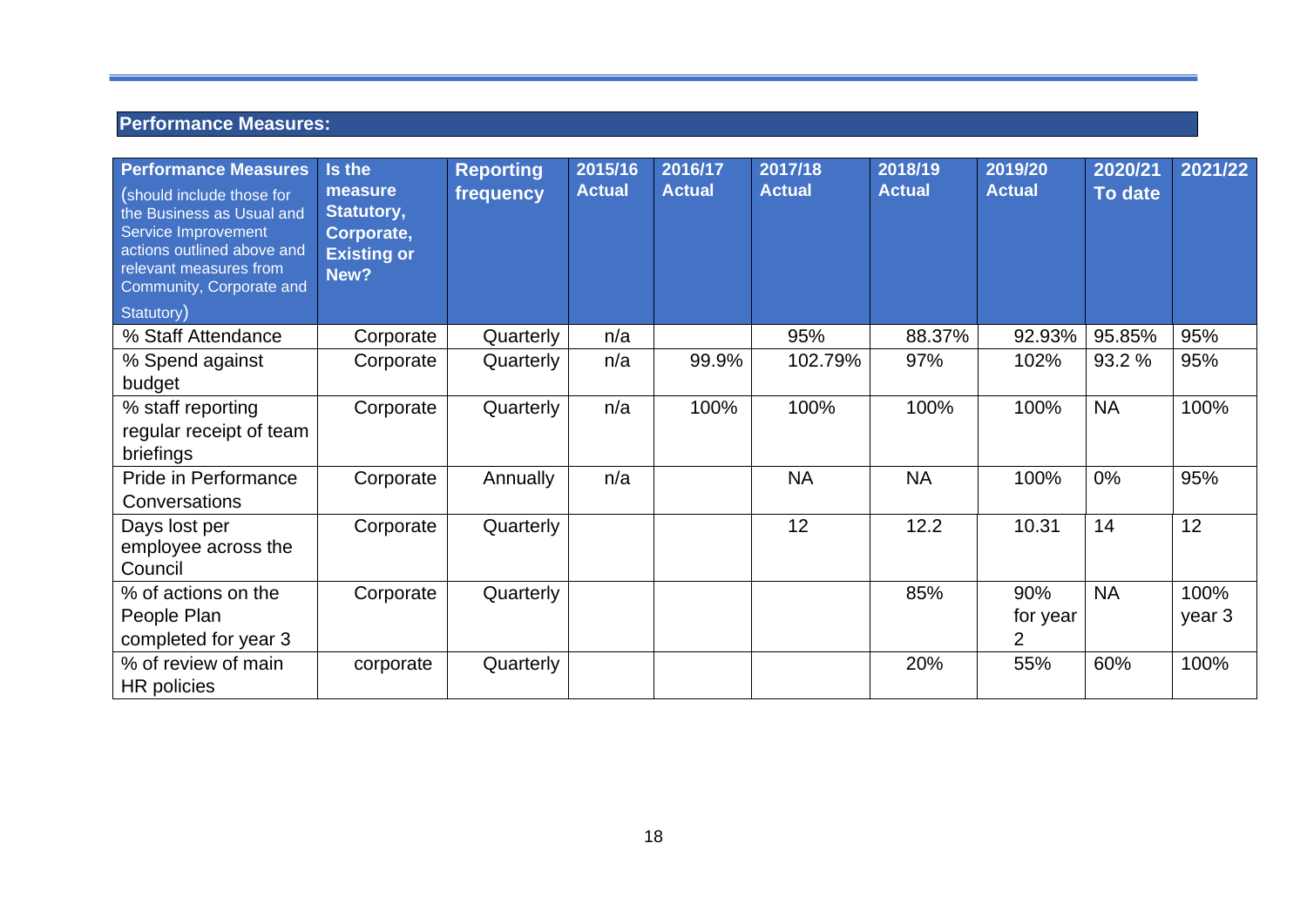### **4. Risks**

|      |                                                                       |                |                | <b>Gross Risk</b> |                                                                                       |                         | <b>Residual</b><br><b>Risk</b> |                | <b>Risk Status</b>          |                                                                                        |                         |                                                                       |                                                           |
|------|-----------------------------------------------------------------------|----------------|----------------|-------------------|---------------------------------------------------------------------------------------|-------------------------|--------------------------------|----------------|-----------------------------|----------------------------------------------------------------------------------------|-------------------------|-----------------------------------------------------------------------|-----------------------------------------------------------|
| Ref: | <b>Risk</b><br><b>Description</b>                                     |                | L              | $\mathsf{R}$      | <b>Current controls</b>                                                               |                         | L                              | $\mathsf{R}$   | Tolerate /<br><b>Action</b> | <b>Further Action</b><br><b>Required</b>                                               | <b>Action Due</b><br>by | <b>Risk Owner</b>                                                     | <b>Notes to explain</b><br>rationale for<br>scoring, etc. |
|      | Lack of<br>systems to<br>identify<br>underperfor<br>mance of<br>staff | 3              | 6              | 6                 | Capability procedure Pride<br>in Performance<br>conversations                         | 3                       | 1                              | 3              | Tolerate                    | • Continue to have<br>staff pride in<br>performance<br>conversations with<br>all staff | ongoing                 | Head of<br>Service and<br>OD Manager                                  |                                                           |
|      | Lack of<br>awareness<br>by staff of<br>their job<br>requirement<br>s  | 4              |                | $\overline{4}$    | Ensure job descriptions<br>are up to date<br>Have regular meetings with<br>staff      | 4                       | 1                              | $\overline{4}$ | Tolerate                    |                                                                                        | ongoing                 | <b>Head of Service</b><br>and Service<br>Managers                     |                                                           |
|      | Lack of<br>awareness by<br>staff of<br>organisationa<br>issues        | 3              | 3              | 9                 | Employee communications<br>IIP programme                                              | 3                       |                                | 3              | Tolerate                    |                                                                                        | ongoing                 | <b>Head of Service</b><br>and OD Manager                              |                                                           |
|      | Employee and<br>ex<br>employee<br>litigation                          | $\overline{4}$ | 3 <sup>1</sup> | 12                | Ensure fair and consistent<br>policies are in place which<br>are non discriminatory   | $\overline{4}$          | $\overline{2}$                 | 8              | Action                      | Further review policies<br>/procedures                                                 | ongoing                 | <b>Head of Service</b><br>and Employee<br><b>Relations</b><br>Manager |                                                           |
|      | Employer/Em<br>ployee<br>inappropriate<br>behaviour                   | 4              | 3              | 12                | Whistle blowing policy<br><b>Employee Code of Conduct</b><br><b>Behaviour Charter</b> | $\overline{\mathbf{4}}$ | 1                              | 4              | Tolerate                    | Whistle blowing<br>training to be rolled out ongoing                                   |                         | <b>Head of Service</b><br>and Employee<br>Relations<br>Manager        |                                                           |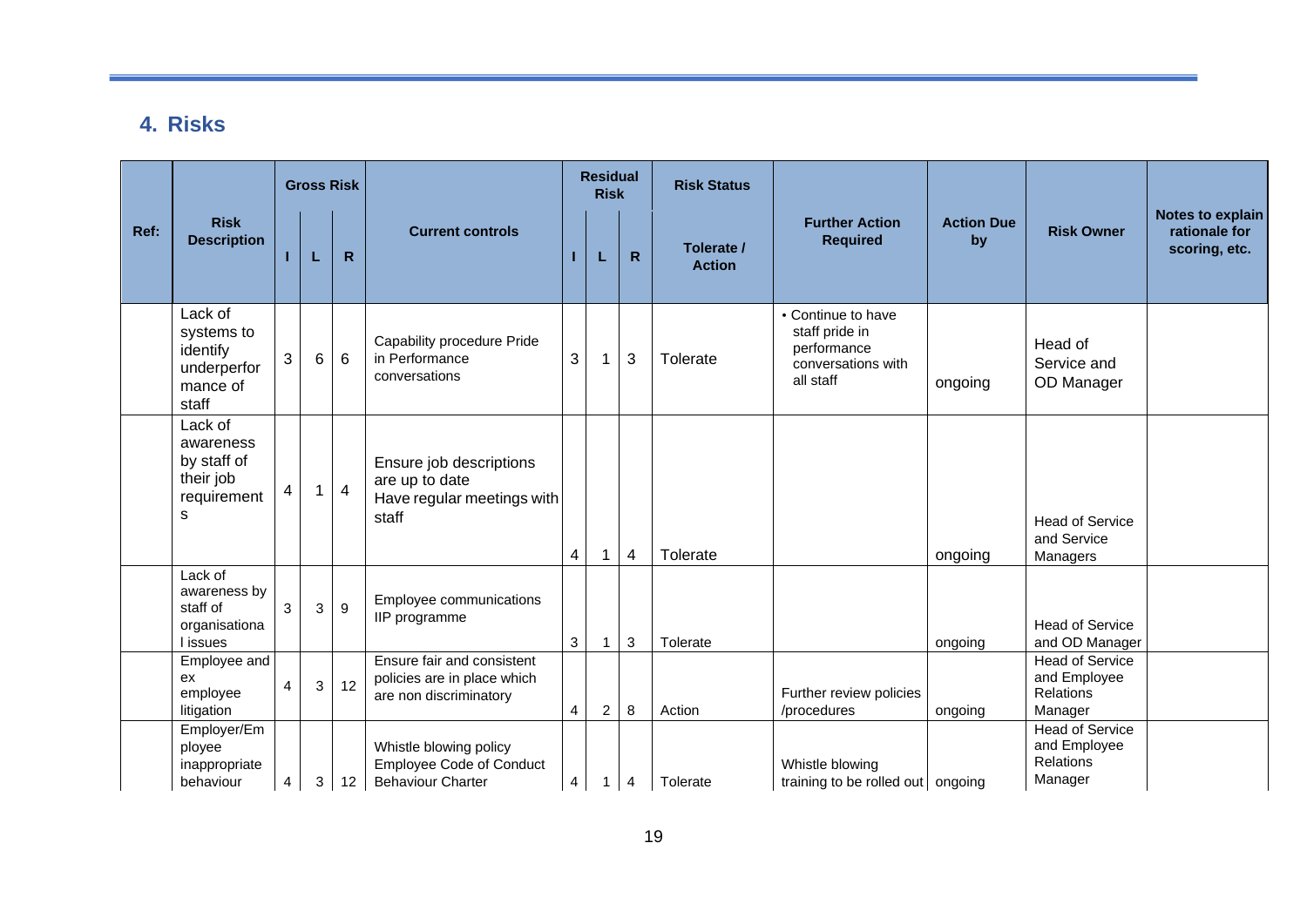|      |                                   | <b>Residual</b><br><b>Gross Risk</b><br><b>Risk Status</b><br><b>Risk</b> |                 |                                             |   |   |                             |                                          |                         |                                                                |                                                    |
|------|-----------------------------------|---------------------------------------------------------------------------|-----------------|---------------------------------------------|---|---|-----------------------------|------------------------------------------|-------------------------|----------------------------------------------------------------|----------------------------------------------------|
| Ref: | <b>Risk</b><br><b>Description</b> |                                                                           | R.              | <b>Current controls</b>                     | ш | R | Tolerate /<br><b>Action</b> | <b>Further Action</b><br><b>Required</b> | <b>Action Due</b><br>by | <b>Risk Owner</b>                                              | Notes to explain<br>rationale for<br>scoring, etc. |
|      | High levels of<br>sick absence    | 3 <sup>1</sup>                                                            | 12 <sup>2</sup> | Return to work interviews<br>Absence Policy | 2 | 8 | Action                      | Reduction in Absence<br>Action Plan      | ongoing                 | <b>Head of Service</b><br>and Employee<br>Relations<br>Manager |                                                    |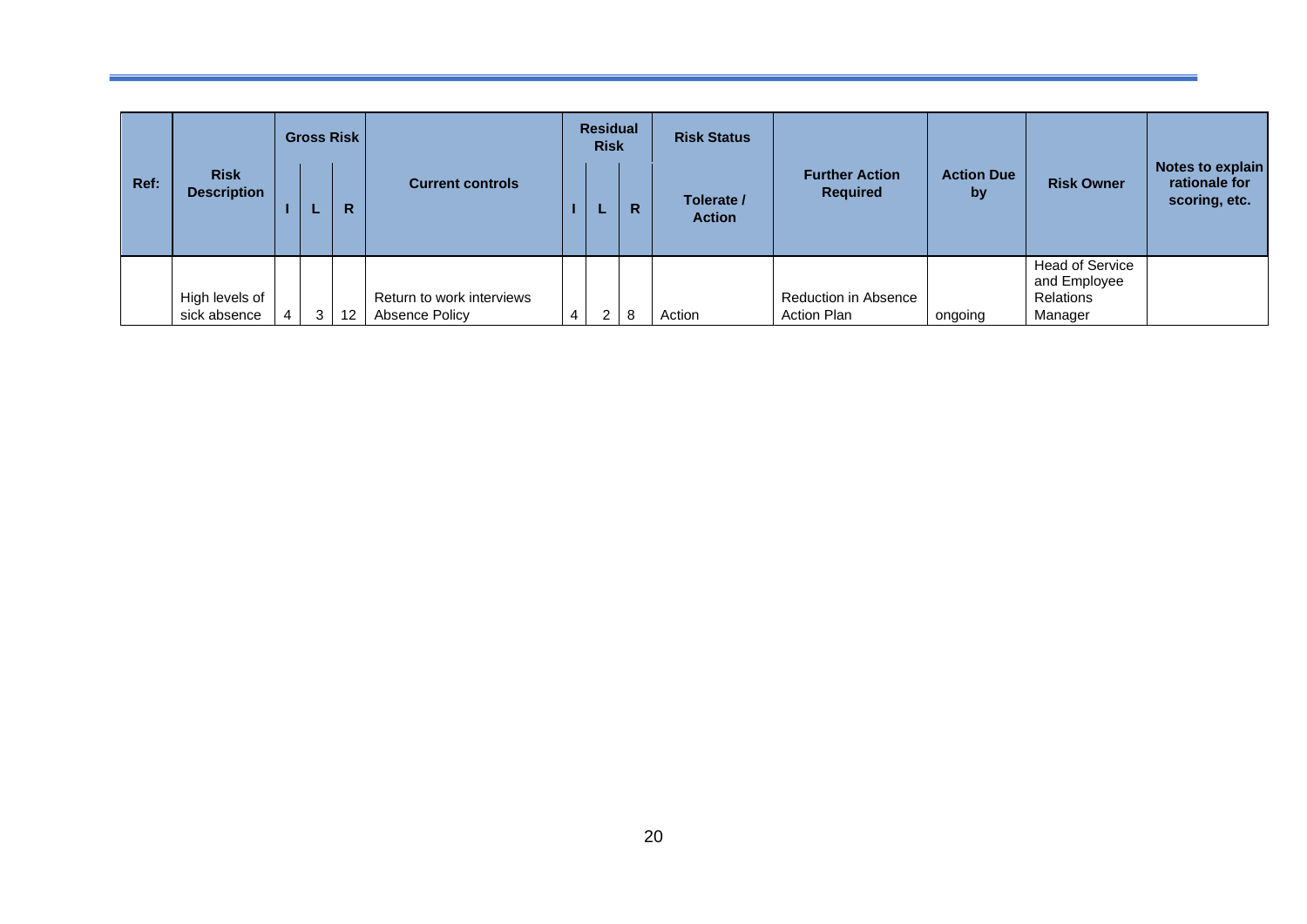### <span id="page-20-0"></span>**5. Resources**

| Are all actions resourced within the current (2021/22) budget plan?<br>Yes x No $\Box$                                                                                                                                                                                         |
|--------------------------------------------------------------------------------------------------------------------------------------------------------------------------------------------------------------------------------------------------------------------------------|
| $Yes \Box$<br>No x<br>Will additional resources be required?<br>(If no please comment in Section A below how the actions will be funded, ie Staff Resources, Equipment,<br>Revenue Budget, Capital Budget.)<br>(If yes please detail additional resources in Section B below.) |
| <b>Section A: Existing Budgets</b>                                                                                                                                                                                                                                             |
|                                                                                                                                                                                                                                                                                |
|                                                                                                                                                                                                                                                                                |
|                                                                                                                                                                                                                                                                                |
|                                                                                                                                                                                                                                                                                |
|                                                                                                                                                                                                                                                                                |
| <b>Section B:</b>                                                                                                                                                                                                                                                              |
| Staff: No changes, there are 2 additional temporary staff in place for the implementation<br>of CORE II                                                                                                                                                                        |
| Financial: In budget books                                                                                                                                                                                                                                                     |
|                                                                                                                                                                                                                                                                                |
|                                                                                                                                                                                                                                                                                |
| Other:                                                                                                                                                                                                                                                                         |
|                                                                                                                                                                                                                                                                                |
| If the required additional resources are NOT available, please state:                                                                                                                                                                                                          |
| <b>NA</b>                                                                                                                                                                                                                                                                      |
|                                                                                                                                                                                                                                                                                |
|                                                                                                                                                                                                                                                                                |
| What is the likely impact on the public?                                                                                                                                                                                                                                       |
| <b>NA</b>                                                                                                                                                                                                                                                                      |
|                                                                                                                                                                                                                                                                                |
| What is the impact on staffing?                                                                                                                                                                                                                                                |
| <b>NA</b>                                                                                                                                                                                                                                                                      |
|                                                                                                                                                                                                                                                                                |